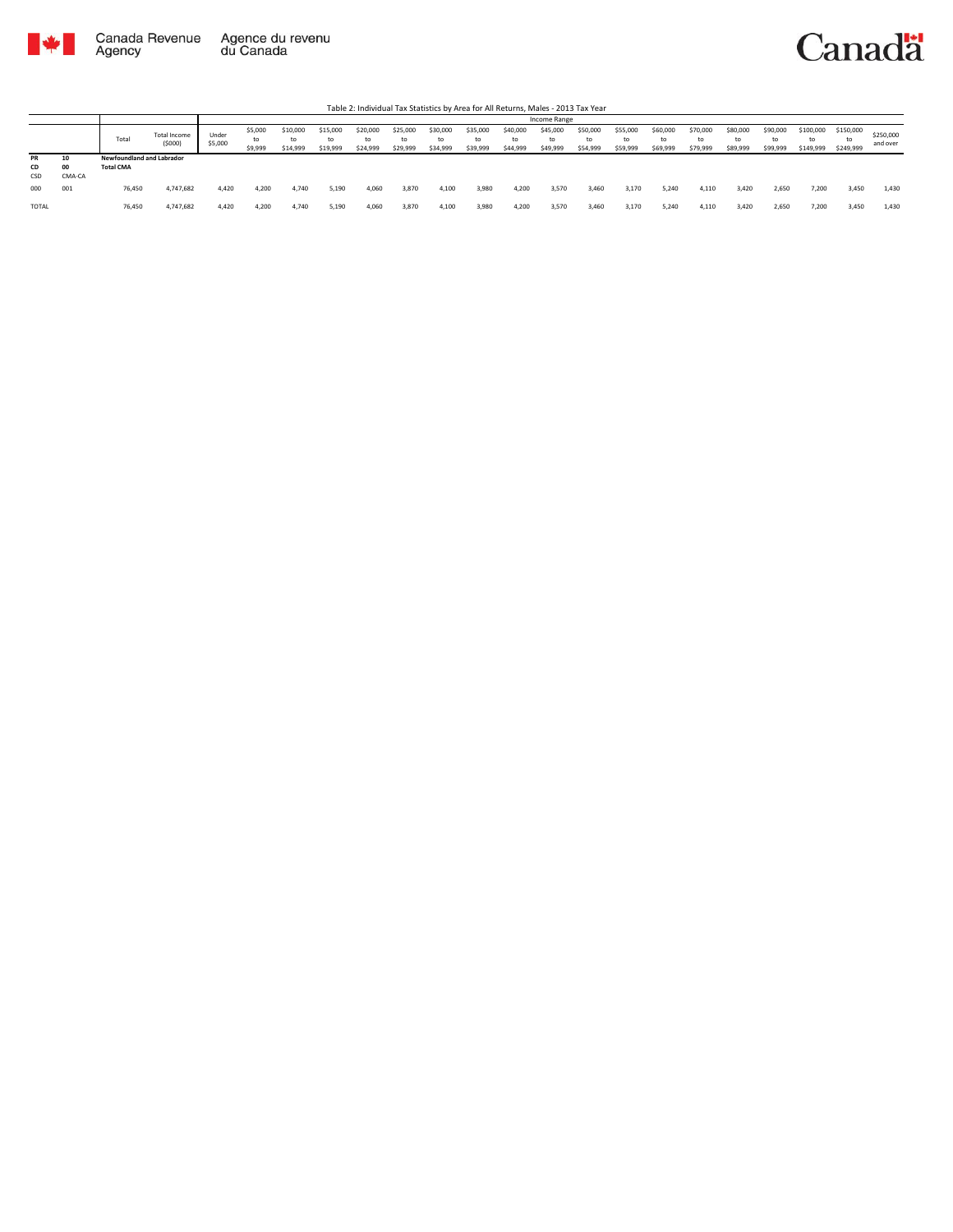



|                        |                    |                                              |                        |                  |                          |                            |                            |                            |                            |                            |                            |                            | Income Range               |                            |                            |                            |                            |                            |                            |                              |                              |                       |
|------------------------|--------------------|----------------------------------------------|------------------------|------------------|--------------------------|----------------------------|----------------------------|----------------------------|----------------------------|----------------------------|----------------------------|----------------------------|----------------------------|----------------------------|----------------------------|----------------------------|----------------------------|----------------------------|----------------------------|------------------------------|------------------------------|-----------------------|
|                        |                    | Total                                        | Total Income<br>(5000) | Under<br>\$5,000 | \$5,000<br>to<br>\$9,999 | \$10,000<br>to<br>\$14,999 | \$15,000<br>to<br>\$19,999 | \$20,000<br>to<br>\$24,999 | \$25,000<br>to<br>\$29,999 | \$30,000<br>to<br>\$34,999 | \$35,000<br>to<br>\$39,999 | \$40,000<br>to<br>\$44,999 | \$45,000<br>to<br>\$49,999 | \$50,000<br>to<br>\$54,999 | \$55,000<br>to<br>\$59,999 | \$60,000<br>to<br>\$69,999 | \$70,000<br>to<br>\$79,999 | \$80,000<br>to<br>\$89,999 | \$90,000<br>to<br>\$99,999 | \$100,000<br>to<br>\$149,999 | \$150,000<br>to<br>\$249,999 | \$250,000<br>and over |
| <b>PR</b><br>CD<br>CSD | 10<br>00<br>CMA-CA | Newfoundland and Labrador<br><b>Total CA</b> |                        |                  |                          |                            |                            |                            |                            |                            |                            |                            |                            |                            |                            |                            |                            |                            |                            |                              |                              |                       |
| 000                    | 005                | 4,530                                        | 229,813                | 270              | 220                      | 280                        | 480                        | 290                        | 290                        | 290                        | 270                        | 220                        | 220                        | 180                        | 180                        | 250                        | 180                        | 170                        | 160                        | 450                          | 130                          | 20                    |
| 000                    | 010                | 5,540                                        | 276.228                | 300              | 270                      | 400                        | 490                        | 340                        | 380                        | 370                        | 370                        | 370                        | 300                        | 240                        | 220                        | 320                        | 220                        | 200                        | 170                        | 400                          | 120                          | 50                    |
| 000                    | 015                | 11,110                                       | 513,709                | 600              | 630                      | 760                        | 1,070                      | 830                        | 790                        | 790                        | 740                        | 710                        | 570                        | 510                        | 440                        | 630                        | 490                        | 390                        | 290                        | 640                          | 160                          | 80                    |
| TOTAL                  |                    | 21,180                                       | 1,019,749              | 1.170            | 1.130                    | 1.440                      | 2.040                      | 1.460                      | 1.460                      | 1,450                      | 1.380                      | 1,300                      | 1,090                      | 920                        | 830                        | 1,210                      | 890                        | 760                        | 620                        | 1.490                        | 410                          | 150                   |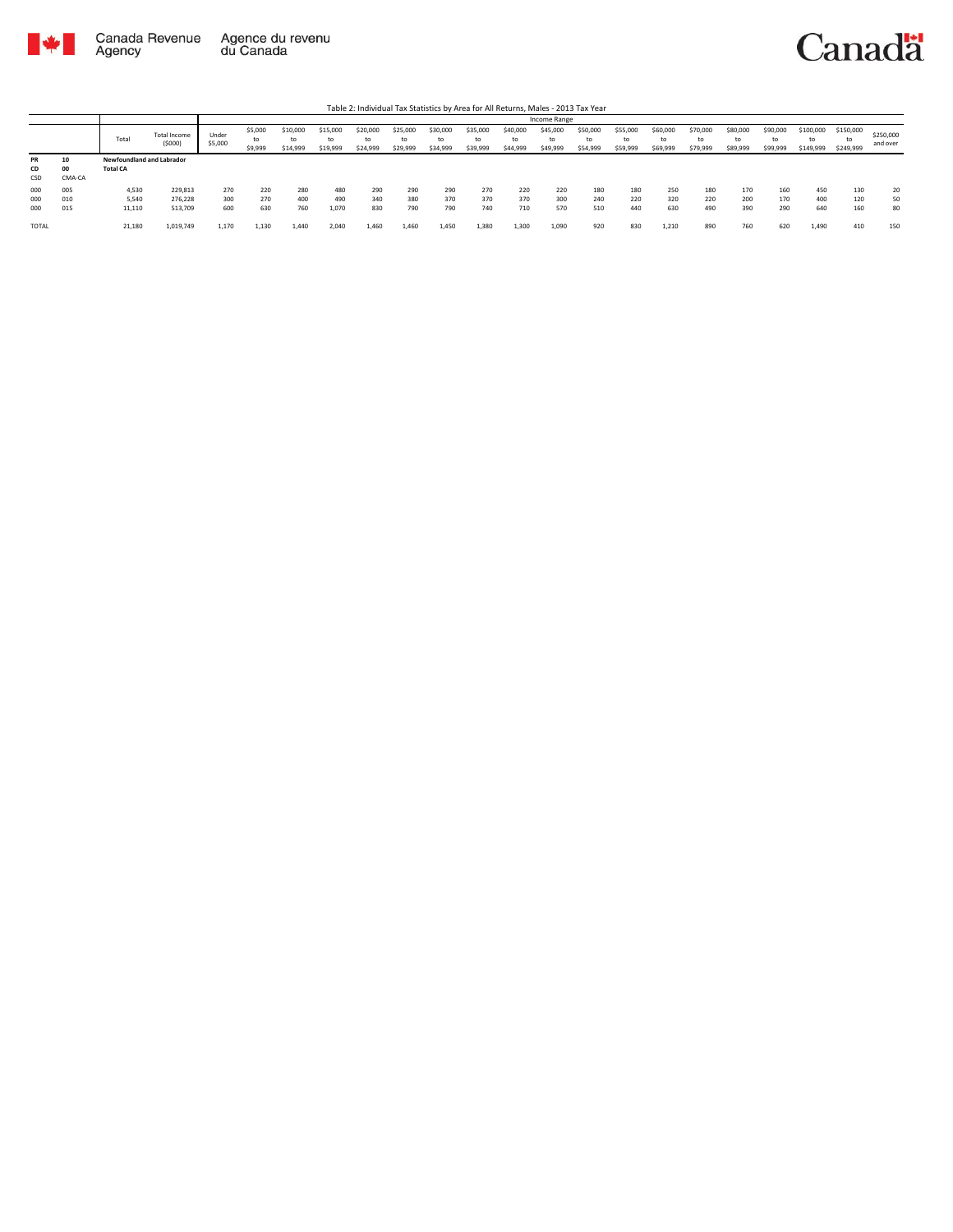

|            |              |                                  |                     |              |               |                |                |                |                |                |                 |                | <b>Income Range</b> |                 |                |                |                 |                |                |                       |                 |           |
|------------|--------------|----------------------------------|---------------------|--------------|---------------|----------------|----------------|----------------|----------------|----------------|-----------------|----------------|---------------------|-----------------|----------------|----------------|-----------------|----------------|----------------|-----------------------|-----------------|-----------|
|            |              |                                  | <b>Total Income</b> | Under        | \$5,000       | \$10,000       | \$15,000       | \$20,000       | \$25,000       | \$30,000       | \$35,000        | \$40,000       | \$45,000            | \$50,000        | \$55,000       | \$60,000       | \$70,000        | \$80,000       | \$90,000       | \$100,000             | \$150,000       | \$250,000 |
|            |              | Total                            | (5000)              | \$5,000      | to<br>\$9,999 | to<br>\$14,999 | to<br>\$19,999 | to<br>\$24,999 | to<br>\$29,999 | to<br>\$34,999 | to<br>\$39,999  | to<br>\$44,999 | to<br>\$49,999      | to<br>\$54,999  | to<br>\$59,999 | to<br>\$69,999 | to<br>\$79,999  | to<br>\$89,999 | to<br>\$99,999 | to<br>\$149,999       | to<br>\$249,999 | and over  |
| PR         | ${\bf 10}$   | <b>Newfoundland and Labrador</b> |                     |              |               |                |                |                |                |                |                 |                |                     |                 |                |                |                 |                |                |                       |                 |           |
| CD<br>CSD  | 01<br>CMA-CA | Division No. 1                   |                     |              |               |                |                |                |                |                |                 |                |                     |                 |                |                |                 |                |                |                       |                 |           |
| 113        | 997          | 400                              | 18,506              | 10           | 30            | 30             | 40             | 40             | 20             | 20             | $30\,$          | 20             | 20                  | 20              | 10             | $20\,$         | 20              | 20             |                | 30                    |                 |           |
| 120        | 999          | 40                               | 2,526               |              |               |                |                |                |                |                |                 |                |                     |                 |                |                |                 |                |                |                       |                 |           |
| 124        | 996          | 640                              | 32,554              | 30           | 30            | 40             | 60             | 40             | 50             | $40\,$         | $40\,$          | 20             | 30                  | 30              | 30             | 40             | 30              | 30             | 20             | 60                    | $20\,$          |           |
| 126        | 997          | 230                              | 12,606              |              |               |                | 20             | 20             | 20             | 20             |                 | 10             | $10\,$              | 10              | 10             | $10\,$         |                 |                |                | 10                    |                 |           |
| 131        | 997          | 170                              | 9,563               |              | 10            |                | 20             | 10             |                | 10             |                 | 10             | $10\,$              |                 |                |                | 10              |                |                | 10                    | $10\,$          |           |
| 136<br>140 | 999<br>999   | 130<br>30                        | 7,174<br>1,839      |              |               |                | 20             | 10             |                |                |                 |                |                     |                 |                |                |                 | $10\,$         |                |                       |                 |           |
| 144        | 999          | 30                               | 1.340               |              |               |                |                |                |                |                |                 |                |                     |                 |                |                |                 |                |                |                       |                 |           |
| 149        | 997          | 250                              | 12,944              | $10\,$       |               | $10\,$         | 30             | 20             | 20             | $20\,$         |                 | 20             | $10\,$              | $10\,$          |                | $20\,$         |                 |                | $10\,$         | $20\,$                | $10\,$          |           |
| 155        | 996          | 240                              | 12,819              | $10\,$       |               | 20             | 20             | 20             | 20             | $10\,$         | $10\,$          | $10\,$         | 10                  |                 |                | $20\,$         | $10\,$          |                |                | 30                    |                 |           |
| 169        | 997          | 170                              | 9,324               |              | $20\,$        | $10\,$         | 30             | 10             |                |                |                 |                |                     |                 |                |                | $10\,$          | $10\,$         |                | 20                    |                 |           |
| 174        | 997          | 110                              | 5,033               |              |               |                | 20             |                |                |                |                 |                |                     |                 |                |                |                 |                |                | 10 <sup>10</sup>      |                 |           |
| 178<br>181 | 997<br>997   | 200<br>90                        | 9,415<br>4,059      |              |               | 20             | 30<br>20       | 10             | $10\,$         | $10\,$         | $10\,$          |                |                     |                 |                | $10\,$         |                 |                |                | 20                    |                 |           |
| 186        | 997          | 80                               | 3,574               |              |               |                | 10             |                |                |                |                 |                |                     |                 |                |                |                 |                |                |                       |                 |           |
| 192        | 996          | 50                               | 1,987               |              |               |                |                |                |                |                |                 |                |                     |                 |                |                |                 |                |                |                       |                 |           |
| 197        | 997          | 200                              | 11,643              |              | 10            | 10             | 20             | 20             | 20             | 10             |                 |                | 10                  |                 | 10             |                | $10\,$          |                |                | 20                    | $10\,$          |           |
| 203        | 997          | 190                              | 9.622               | $10\,$       | $10\,$        | 20             | 20             | 10             | 10             | 20             | 20              | 10             | $10$                |                 |                |                |                 |                |                | 20                    |                 |           |
| 207        | 997          | 80                               | 3,916               |              |               |                |                |                |                |                |                 |                |                     |                 |                |                |                 |                |                |                       |                 |           |
| 214<br>219 | 999<br>997   | 40<br>120                        | 2,496<br>5,549      |              |               |                |                |                |                |                |                 | $10\,$         |                     |                 |                | $10\,$         |                 |                |                | $10\,$                |                 |           |
| 225        | 999          | 70                               | 3,503               |              |               |                |                |                |                |                |                 |                |                     |                 |                |                |                 |                |                |                       |                 |           |
| 228        | 997          | 140                              | 5,625               |              |               | 10             | 20             | 10             | 10             | 10             | 10              |                |                     |                 |                |                |                 |                |                |                       |                 |           |
| 234        | 997          | 110                              | 5,715               |              |               |                | 10             |                |                |                |                 |                |                     |                 |                |                |                 |                |                | 20                    |                 |           |
| 240        | 997          | 2,370                            | 123,125             | 120          | 130           | 160            | 230            | 140            | 160            | 170            | 140             | 130            | 110                 | 110             | 80             | 120            | 100             | 80             | 70             | 250                   | 90              |           |
| 254        | 997          | 130                              | 5,201               |              |               |                | 20             |                | 20             |                | $10\,$          |                |                     |                 |                |                |                 |                |                |                       |                 |           |
| 259<br>267 | 997<br>997   | 300<br>200                       | 14,787<br>11,970    | 10           | 10            | 20<br>10       | 40<br>20       | 30<br>20       | 20<br>10       | 20<br>10       | 20<br>$10\,$    | 20             | 10                  | 10              |                | 20             |                 |                | 10             | 30<br>30 <sub>o</sub> |                 |           |
| 270        | 997          | 140                              | 10,172              |              |               |                |                | 10             |                | $10\,$         |                 |                |                     |                 |                |                | $10\,$          |                |                | 40                    |                 |           |
| 274        | 999          | 110                              | 6,025               |              |               |                | 20             |                |                |                |                 |                |                     |                 |                |                |                 |                |                | 10                    |                 |           |
| 277        | 998          | 180                              | 10,607              |              |               |                | 20             | 10             |                | 10             | 10              |                |                     |                 |                |                |                 |                |                | 40                    |                 |           |
| 281        | 997          | 140                              | 6,038               |              |               | 20             | 20             | 10             |                | 10             | 10              |                | 10                  |                 |                |                |                 |                |                | 10                    |                 |           |
| 285        | 997          | 310                              | 14,935              | 20           | 20            | 20             | 50             | 20             | 20             | 30             | 10              | 10             | 20                  | 20              | 10             | 20             |                 |                |                | 30                    | 10              |           |
| 289        | 997          | 200                              | 10,189              | 10           |               | 10             | 30             | 10             | 20             | 10             | 10              |                |                     |                 |                |                |                 |                |                | 30                    |                 |           |
| 293<br>298 | 997<br>997   | 210<br>380                       | 9,209<br>18,056     | 20<br>20     | 10<br>20      | 10<br>20       | 30<br>40       | 10<br>30       | 30             | 10<br>30       | 10<br>30        | 20<br>20       | 20                  | 20              | 10<br>20       | 30             | 10<br>10        |                | 10             | 10<br>20              | $10\,$          |           |
| 304        | 997          | 1.220                            | 55,242              | 70           | 60            | 80             | 180            | 70             | 90             | 100            | 100             | 80             | 50                  | 50              | 30             | 50             | 30              | 30             | 30             | 110                   | 30              |           |
| 308        | 997          | 120                              | 5.264               |              |               | 10             | 20             | 10             |                |                |                 |                |                     |                 |                |                |                 |                |                |                       |                 |           |
| $312\,$    | 997          | 300                              | 13,579              | $10\,$       | $10\,$        | $30\,$         | 40             | 20             | 20             | $20\,$         | $30\,$          | 20             |                     | $10\,$          |                | $10\,$         | 10              |                |                | 30                    |                 |           |
| 316        | 999          | 90                               | 3,089               |              |               | 10             |                | 10             |                |                |                 |                |                     |                 |                |                |                 |                |                |                       |                 |           |
| 321        | 996          | 230                              | 9.385               |              |               | 30             | 30             | 20             | 20             | 30             | $10\,$          | 10             |                     | $10\,$          |                | 20             |                 |                |                | $10\,$                |                 |           |
| 325<br>328 | 997<br>999   | 180                              | 6,550               | $10\,$       |               | 20             | 20             | 10             | 20             | 20             | $10\,$          | $10\,$         | 10                  |                 |                |                |                 |                |                |                       |                 |           |
| 332        | 998          | 230                              | 8.855               | $10\,$       |               | 20             | 40             | 30             | 30             | 20             | 20              |                |                     |                 |                | $10\,$         |                 |                |                |                       |                 |           |
| 335        | 998          | 150                              | 5,125               |              | 10            | 10             | 20             | 20             |                | 10             | 20              | 10             |                     | $10\,$          |                |                |                 |                |                |                       |                 |           |
| 339        | 997          | 870                              | 34,891              | 40           | 50            | 70             | 120            | 90             | 70             | 90             | 60              | 60             | 30                  | 30              | 30             | 30             | 20              | 20             | 20             | 40                    | 20              |           |
| 343        | 998          | 280                              | 13,682              | 10           |               | 20             | 20             |                | 20             | 30             | $30^{\circ}$    | 20             | 20                  | 20 <sup>2</sup> |                | 20             | 10              |                |                | 20                    |                 |           |
| 347        | 997          | 190                              | 7,533               |              |               | 20             | 30             | 10             | 10             | 20             | 20              | 20             | 20                  |                 |                |                |                 |                |                |                       |                 |           |
| 352<br>357 | 997<br>997   | 180<br>160                       | 7,290<br>7,366      |              |               | 10             | 20<br>20       | $10\,$         | 20<br>10       | 20<br>10       | 20<br>10        | 10             | $10\,$              |                 |                |                |                 |                |                | 10 <sup>10</sup>      |                 |           |
| 361        | 997          | 310                              | 15,711              | $10\,$       | 10            | 30             | 30             | 30             | 20             | 20             | 20              | 20             | $20\,$              |                 | 10             | $10\,$         | 10              | $10\,$         |                | 40                    |                 |           |
| 365        | 997          | 720                              | 33,674              | 40           | 30            | 50             | 80             | 70             | 50             | 50             | 60              | 40             | 30                  | 20              | 20             | 30             | 30              | 30             | 20             | 70                    | 10              |           |
| 370        | 997          | 2,030                            | 99,805              | 120          | 100           | 160            | 240            | 140            | 130            | 130            | 110             | 110            | 80                  | 80              | 70             | 120            | 70              | 70             | 60             | 150                   | 70              | $10\,$    |
| 375        | 997          | 190                              | 9.504               | 20           | 10            | 20             | 20             | 10             |                |                | $10\,$          |                | 10                  |                 | 10             |                | 10              | 10             |                | 20                    |                 |           |
| 379<br>405 | 997<br>999   | 1,390<br>10                      | 68,339<br>615       | 80           | 90            | 100            | 160            | 80             | 90             | 90             | 100             | 70             | 50                  | 50              | 50             | 70             | 50              | 50             | 40             | 130                   | 50              |           |
| 415        | 997          | 390                              | 21,028              | 10           | 20            | 20             | 40             | 30             | 20             | 20             | 20              | 20             | 20                  | 30              | 20             | 30             | 20              | 20             | 10             | 30 <sub>o</sub>       | 10              |           |
| 421        | 996          | 350                              | 16,868              | 20           | 10            | 30             | 30             | 30             | 20             | 30             | 20              | 20             | $10\,$              | 20              | 20             | $20\,$         | 10              | 10             | $10\,$         | 30                    |                 |           |
| 429        | 996          | 570                              | 28,885              | 40           | 30            | 40             | 60             | 30             | 30             | 30             | 30              | 30             | 30                  | 20              | 20             | 40             | 30              | 20             | 20             | 50                    | 10              |           |
| 434        | 996          | 300                              | 14.597              | 10           | 10            | 20             | 30             | 30             | 20             | 20             | 20 <sup>2</sup> | 10             | 20                  | 10              | 10             | 20             | 10 <sup>1</sup> | 10             |                | 20 <sup>2</sup>       |                 |           |
| 437        | 996          | 310                              | 15,783              | 20           | $20\,$        | $20\,$         | 30             | 20             | 30             | $10\,$         | 30              | 20             | $10\,$              |                 | 20             | 20             | $10\,$          | $10\,$         |                | 30                    | $10\,$          |           |
| 446        | 996          | 340                              | 14,713              | 20           | 30            | 30             | 40             | 20             | 20             | 30             | 20              | 20             | 10                  |                 |                | 20             |                 | 10             |                | 30                    |                 |           |
| 452<br>456 | 996<br>996   | 480<br>290                       | 25.546<br>18,347    | 30<br>$10\,$ | 20<br>10      | 30<br>10       | 50<br>20       | 20<br>30       | 30<br>20       | 30<br>20       | 30<br>$10\,$    | 20<br>10       | 20                  | 20              | 20             | 30             | 30<br>20        | 10<br>$10\,$   | 20<br>10       | 60<br>50              | 10<br>20        |           |
| 461        | 996          | 300                              | 20,410              | 20           | 10            | 20             | 20             | 20             | 10             | 10             |                 | 10             |                     |                 |                | 30             | 10              | 10             | 20             | 60                    | 20              |           |
| 464        | 996          | 290                              | 18,217              | 10           | 20            |                | 30             | 20             | 10             | 20             | 10              | 10             | 10                  |                 |                | 10             | 20              | 10             | 10             | 40                    | $20\,$          |           |
| 469        | 996          | 450                              | 29,569              | 30           | 20            | 20             | 30             | 30             | 20             | 20             | 20              | 20             | 10                  | 20              | 20             | 30             | 20              | 20             |                | 80                    | 40              |           |
| 472        | 996          | 890                              | 54,319              | 50           | 30            | 30             | 70             | 60             | 40             | 50             | 40              | 50             | 40                  | 40              | 40             | 60             | 60              | 50             | 40             | 100                   | 50              |           |
| 490        | 996          | 140                              | 4,022               |              | 20            | 20             | 20             |                | $10\,$         | 10             |                 |                |                     |                 |                |                |                 |                |                |                       |                 |           |
| 494<br>565 | 996<br>996   | 1,010<br>40                      | 27,783<br>3,201     | 70           | 140           | 160            | 150            | 80             | 70             | 60             | 70              | 50             | 40                  | 30              | 20             | 30             | 20              | 10             |                | 20                    |                 |           |
|            |              |                                  |                     |              |               |                |                |                |                |                |                 |                |                     |                 |                |                |                 |                |                |                       |                 |           |
| TOTAL      |              | 23,420                           | 1,152,435           | 1,200        | 1,250         | 1,680          | 2,620          | 1,650          | 1,520          | 1,650          | 1,430           | 1,260          | 1,040               | 890             | 770            | 1,220          | 910             | 770            | 650            | 2,100                 | 730             | 100       |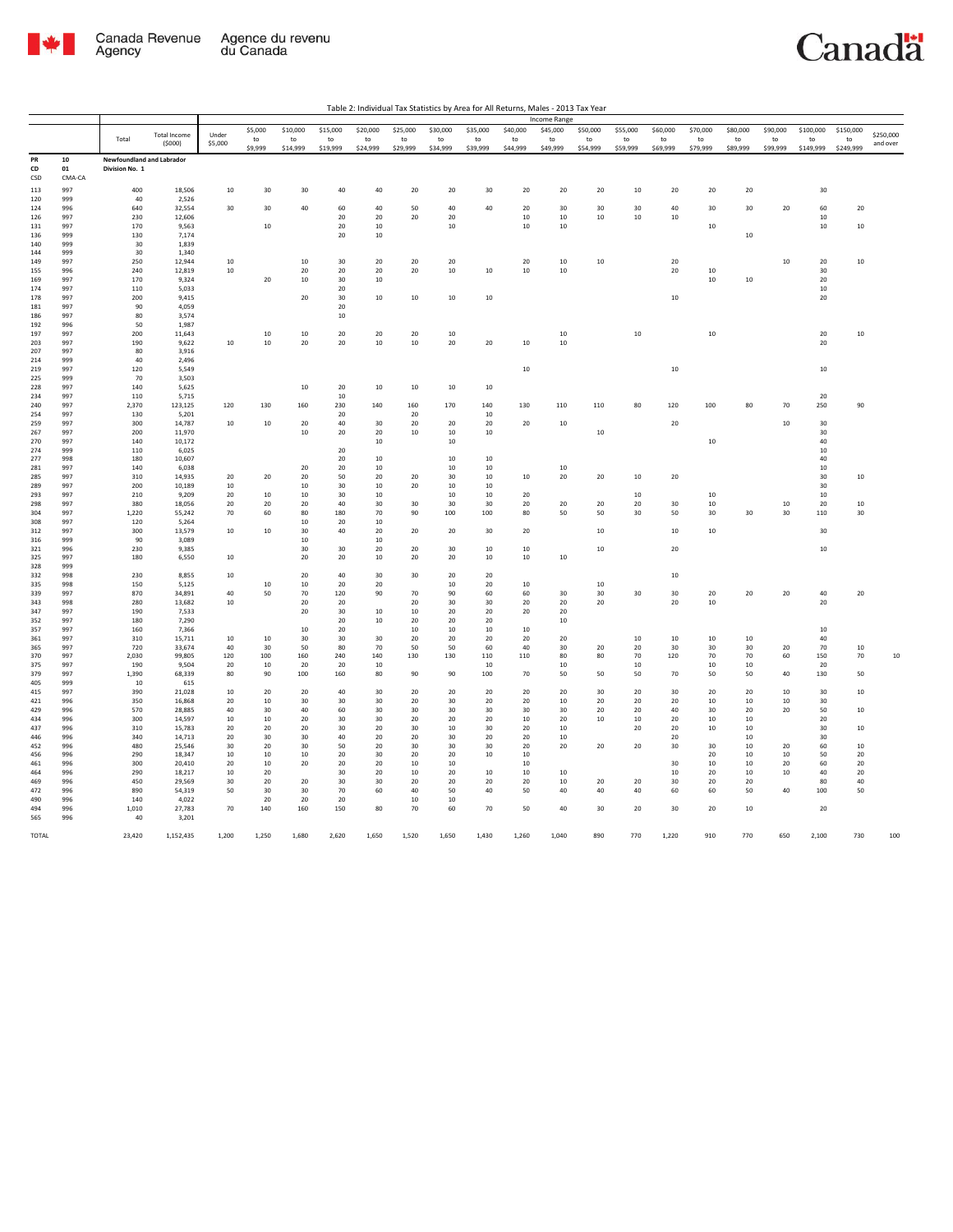

|       |        |                           |                     |         |         |          |          |          |          |          |          |          | <b>Income Range</b> |          |          |          |          |          |          |           |           |           |
|-------|--------|---------------------------|---------------------|---------|---------|----------|----------|----------|----------|----------|----------|----------|---------------------|----------|----------|----------|----------|----------|----------|-----------|-----------|-----------|
|       |        |                           |                     |         | \$5,000 | \$10,000 | \$15,000 | \$20,000 | \$25,000 | \$30,000 | \$35,000 | \$40,000 | \$45,000            | \$50,000 | \$55,000 | \$60,000 | \$70,000 | \$80,000 | \$90,000 | \$100,000 | \$150,000 | \$250,000 |
|       |        | Total                     | <b>Total Income</b> | Under   | to      | to       | to       | to       | to       | to       | to       | to       | to                  | to       | to       | to       | to       | to       | to       | to        | to        |           |
|       |        |                           | (5000)              | \$5,000 | \$9,999 | \$14,999 | \$19,999 | \$24,999 | \$29,999 | \$34,999 | \$39,999 | \$44,999 | \$49,999            | \$54,999 | \$59,999 | \$69,999 | \$79,999 | \$89,999 | \$99,999 | \$149,999 | \$249,999 | and over  |
| PR    | 10     | Newfoundland and Labrador |                     |         |         |          |          |          |          |          |          |          |                     |          |          |          |          |          |          |           |           |           |
| CD    | 02     | Division No. 2            |                     |         |         |          |          |          |          |          |          |          |                     |          |          |          |          |          |          |           |           |           |
| CSD   | CMA-CA |                           |                     |         |         |          |          |          |          |          |          |          |                     |          |          |          |          |          |          |           |           |           |
| 001   | 998    | 100                       | 5,081               |         |         |          | 10       | 10       |          |          |          |          |                     |          |          |          |          |          |          | 10        |           |           |
| 002   | 998    | 220                       | 12,693              | 10      | 10      |          | 30       | 10       | 10       |          | 10       | 20       | 10                  |          |          | 20       | 10       | 20       | 10       | 30        |           |           |
| 005   | 998    | 1,030                     | 58,778              | 60      | 60      | 70       | 80       | 70       | 60       | 60       | 50       | 50       | 40                  | 40       | 30       | 70       | 40       | 40       | 40       | 110       | 50        | 10        |
| 006   | 999    | 40                        | 2,136               |         |         |          |          |          |          |          |          |          |                     |          |          |          |          |          |          |           |           |           |
| 008   | 998    | 500                       | 23,884              | 30      | 20      | 30       | 60       | 40       | 40       | 40       | 30       | 20       | 20                  | 20       | 20       | 10       | 20       | 20       | 10       | 40        | 20        |           |
| 009   | 999    |                           |                     |         |         |          |          |          |          |          |          |          |                     |          |          |          |          |          |          |           |           |           |
| 011   | 997    | 290                       | 15,940              | 20      | 10      | 20       | 30       | 20       | 20       | 20       |          | 20       |                     | 10       |          | 20       | 20       | 20       | 20       | 40        | 10        |           |
| 012   | 998    | 120                       | 4,908               |         |         |          | 20       | 10       |          |          |          |          |                     |          |          |          |          |          |          |           |           |           |
| 013   | 997    | 80                        | 3,322               |         |         | 10       | 10       |          |          |          |          |          |                     |          |          |          |          |          |          |           |           |           |
| 014   | 999    | 110                       | 4,649               |         |         | 10       | 20       |          | 10       |          | 10       |          |                     |          |          |          |          |          |          |           |           |           |
| 015   | 999    | 50                        | 2,234               |         |         |          | 10       |          |          |          |          |          |                     |          |          |          |          |          |          |           |           |           |
| 016   | 998    | 60                        | 2,051               |         |         |          |          |          |          |          |          |          |                     |          |          |          |          |          |          |           |           |           |
| 017   | 999    | 80                        | 3,023               |         |         |          | 10       |          | 10       |          |          |          |                     |          |          |          |          |          |          |           |           |           |
| 018   | 998    | 620                       | 25,580              | 30      | 30      | 50       | 90       | 50       | 40       | 50       | 40       | 40       | 20                  | 30       | 30       | 30       | 30       | 20       | 20       | 30        |           |           |
| 019   | 998    | 970                       | 41,861              | 40      | 40      | 70       | 170      | 70       | 80       | 70       | 50       | 40       | 40                  | 40       | 40       | 40       | 40       | 40       | 20       | 50        | 20        |           |
| 021   | 998    | 250                       | 13,415              | 10      |         |          | 30       | 10       | 10       | 10       | 20       | 20       | 20                  |          | 10       | 10       | 10       | 10       |          | 20        | 10        |           |
| 022   | 997    | 100                       | 5,928               |         |         |          | 10       |          |          |          |          |          |                     |          |          |          |          |          |          | 20        |           |           |
| 023   | 997    | 130                       | 7,910               |         |         |          |          | 10       |          |          |          |          |                     |          | 10       | 10       |          |          |          | 10        |           |           |
| 024   | 997    | 2,310                     | 131,712             | 140     | 140     | 170      | 220      | 160      | 130      | 100      | 100      | 90       | 80                  | 70       | 60       | 120      | 110      | 120      | 100      | 300       | 100       | 20        |
| 025   | 999    | 140                       | 7,183               |         |         |          | 10       | 10       | 10       |          |          |          | 10                  |          |          |          |          |          |          | 10        |           |           |
| 026   | 997    | 60                        | 2,737               |         |         |          |          |          |          |          |          |          |                     |          |          |          |          |          |          |           |           |           |
| 027   | 996    | 130                       | 5,312               |         |         | 10       | 20       | 20       |          |          |          |          |                     |          |          |          |          |          |          |           |           |           |
| 030   | 997    | 110                       | 6,512               |         |         |          |          |          |          |          |          |          |                     |          |          |          |          |          |          | 20        |           |           |
| 031   | 997    | 270                       | 12,674              | 10      | 20      | 10       | 30       | 30       | 20       | 20       | 20       | 10       | 10                  |          | 10       | 20       |          | 10       |          | 20        |           |           |
| 033   | 997    | 130                       | 8,421               |         |         |          | 20       |          |          |          |          |          |                     |          |          |          |          |          | 10       | 20        |           |           |
| 034   | 996    | 140                       | 8,328               |         |         | 10       | 20       |          |          |          |          |          |                     |          |          | 10       |          | 10       |          | 20        |           |           |
| 036   | 997    | 230                       | 14,308              | 10      | 10      | 20       | 20       | 10       |          |          |          |          |                     |          |          | 10       | 10       | 10       | 10       | 40        | 10        |           |
| 037   | 999    | 90                        | 4,270               |         |         |          | 10       |          |          |          |          |          |                     |          |          |          |          |          |          | 10        |           |           |
| 039   | 997    | 70                        | 3,052               |         |         |          |          |          |          |          |          |          |                     |          |          |          |          |          |          |           |           |           |
| 040   | 997    | 60                        | 2,859               |         |         |          |          |          |          |          |          |          |                     |          |          |          |          |          |          |           |           |           |
| 041   | 997    | 200                       | 12,553              |         |         | 10       | 30       | 10       |          |          |          |          |                     |          |          | 10       | 10       |          | 10       | 40        | 10        |           |
| 048   | 999    | 260                       | 13,127              | 10      | 10      | 20       | 30       | 20       | 20       | 20       | 10       |          | 20                  |          |          | 10       | 10       |          | 10       | 30        | $10\,$    |           |
| 055   | 999    | 60                        | 2,802               |         |         |          | 20       |          |          |          |          |          |                     |          |          |          |          |          |          |           |           |           |
| TOTAL |        | 9,000                     | 469,244             | 460     | 450     | 610      | 1,040    | 650      | 570      | 520      | 460      | 420      | 360                 | 310      | 290      | 470      | 400      | 400      | 330      | 930       | 320       | 40        |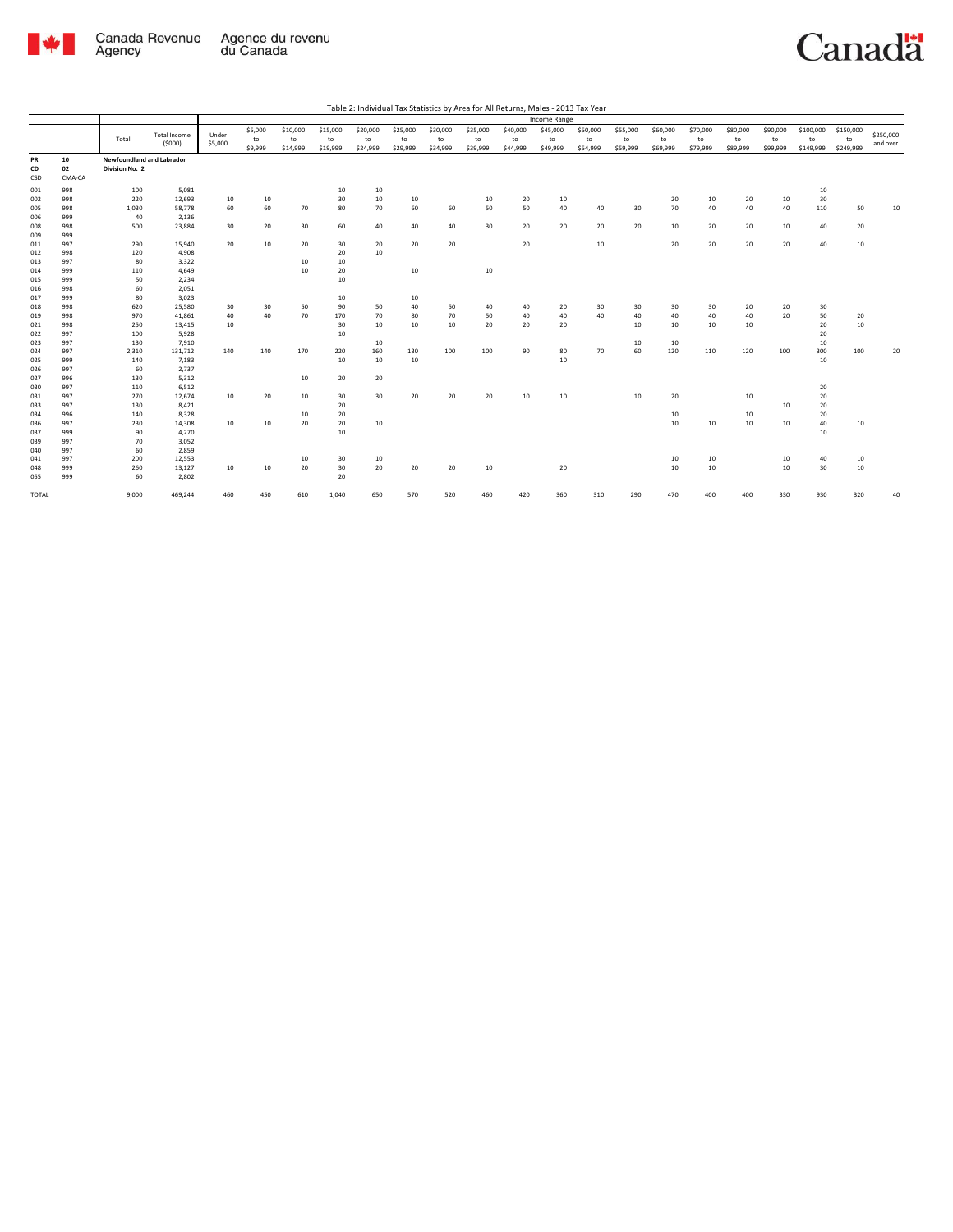

|       |        |                           |                     |         |         |          |          |          |          |          |          |                 | Income Range |          |          |          |          |                  |          |           |           |           |
|-------|--------|---------------------------|---------------------|---------|---------|----------|----------|----------|----------|----------|----------|-----------------|--------------|----------|----------|----------|----------|------------------|----------|-----------|-----------|-----------|
|       |        |                           |                     |         | \$5,000 | \$10,000 | \$15,000 | \$20,000 | \$25,000 | \$30,000 | \$35,000 | \$40,000        | \$45,000     | \$50,000 | \$55,000 | \$60,000 | \$70,000 | \$80,000         | \$90,000 | \$100,000 | \$150,000 |           |
|       |        | Total                     | <b>Total Income</b> | Under   | to      | to       | to       | to       | to       | to       | to       | to              | to           | to       | to       | to       | to       | to               | to       | to        | to        | \$250,000 |
|       |        |                           | (5000)              | \$5,000 | \$9,999 | \$14,999 | \$19,999 | \$24,999 | \$29,999 | \$34,999 | \$39,999 | \$44,999        | \$49,999     | \$54,999 | \$59,999 | \$69,999 | \$79,999 | \$89,999         | \$99,999 | \$149,999 | \$249,999 | and over  |
| PR    | 10     | Newfoundland and Labrador |                     |         |         |          |          |          |          |          |          |                 |              |          |          |          |          |                  |          |           |           |           |
| CD    | 03     | Division No. 3            |                     |         |         |          |          |          |          |          |          |                 |              |          |          |          |          |                  |          |           |           |           |
| CSD   | CMA-CA |                           |                     |         |         |          |          |          |          |          |          |                 |              |          |          |          |          |                  |          |           |           |           |
| 002   | 999    | 70                        | 2,701               |         |         |          |          |          |          | 10       |          |                 |              |          |          |          |          |                  |          |           |           |           |
| 003   | 998    | 260                       | 10,087              | 10      |         | 20       | 30       | 20       | 20       | 20       | 30       | 30              | 10           | 10       |          | 20       |          |                  |          |           |           |           |
| 004   | 999    | 170                       | 4,281               |         | 20      | 30       | 30       | 20       | 10       | 10       | 10       |                 |              |          |          |          |          |                  |          |           |           |           |
| 005   | 999    | 70                        | 2,931               |         |         |          |          |          |          |          |          |                 |              |          |          |          |          |                  |          |           |           |           |
| 008   | 997    | 740                       | 33,944              | 50      | 30      | 40       | 80       | 40       | 40       | 70       | 70       | 50              | 40           | 40       | 30       | 40       | 40       | 30               | 20       | 40        | 10        |           |
| 009   | 999    |                           |                     |         |         |          |          |          |          |          |          |                 |              |          |          |          |          |                  |          |           |           |           |
| 010   | 997    | 110                       | 5,404               |         |         |          | 40       |          |          |          |          |                 |              |          |          |          |          | 10 <sup>10</sup> |          | 10        |           |           |
| 011   | 997    | 210                       | 8,843               | 10      | 10      | 20       | 30       | 10       | 20       | 10       | 10       | 10              | 10           |          | 10       | 10       |          |                  |          | 20        |           |           |
| 012   | 999    | 70                        | 2,522               |         |         |          | 20       |          |          |          |          |                 |              |          |          |          |          |                  |          |           |           |           |
| 014   | 998    | 120                       | 4,764               | 10      |         |          | 20       | 10       | 20       | 10       |          |                 |              |          |          |          |          |                  |          |           |           |           |
| 018   | 997    | 350                       | 17,052              | 20      | 20      | 20       | 40       | 20       | 30       | 30       | 20       | 20              | 20           | 10       | 10       | 20       | 30       | 10               | 10       | 30        | 10        |           |
| 019   | 997    | 520                       | 25,555              | 30      | 30      | 50       | 70       | 30       | 40       | 40       | 30       | 30 <sup>2</sup> | 20           | 20       | 20       | 20       | 10       | 10               | 20       | 40        | 20        |           |
| 020   | 999    | 50                        | 3,084               |         |         |          |          |          |          |          |          |                 |              |          |          |          |          |                  |          |           |           |           |
| 021   | 997    | 40                        | 1,658               |         |         |          |          |          |          |          |          |                 |              |          |          |          |          |                  |          |           |           |           |
| 024   | 998    | 60                        | 1,757               |         |         |          | 20       |          |          |          |          |                 |              |          |          |          |          |                  |          |           |           |           |
| 026   | 997    | 230                       | 9,291               |         |         | 10       | 40       | 20       | 20       | 20       | 30       | 10              | 10           | 10       |          | 20       | 10       | 10               |          |           |           |           |
| 028   | 997    | 660                       | 26,688              | 30      | 40      | 40       | 90       | 40       | 40       | 40       | 70       | 80              | 40           | 20       | 30       | 30       | 10       | 20               | 10       | 20        |           |           |
| 031   | 997    | 290                       | 12,612              | 20      | 20      | 20       | 20       | 20       | 30       | 40       | 20       | 10              | 10           | 20       | 10       | 30       |          |                  |          | 20        |           |           |
| 032   | 997    | 300                       | 12,656              | 20      | 20      | 20       | 50       | 20       | 20       | 20       | 10       | 10              |              | 20       | 10       | 30       | 10       | 20               |          | 10        |           |           |
| 033   | 997    | 290                       | 15.441              | 10      | 10      | 10       | 20       | 20       | 20       | 20       | 20       | 10              |              | 10       | 20       | 30       | 30       | 20               | 20       | 10        |           |           |
| 034   | 997    | 1.730                     | 77.242              | 70      | 80      | 110      | 160      | 150      | 160      | 120      | 130      | 110             | 90           | 80       | 80       | 120      | 80       | 60               | 50       | 80        | 20        |           |
| 038   | 999    | 50                        | 1,900               |         |         |          |          |          |          |          |          |                 |              |          |          |          |          |                  |          |           |           |           |
| 042   | 999    | 170                       | 6,391               | 10      | $10\,$  | 20       | 30       | 10       |          |          | 10       |                 |              |          | 10       | 10       |          |                  |          |           |           |           |
| 045   | 996    | 60                        | 2,257               |         |         |          |          |          |          |          |          |                 |              |          |          |          |          |                  |          |           |           |           |
| 801   | 998    | 350                       | 4,851               | 230     | 10      |          | 20       | 10       | 10       | 10       | 10       |                 |              |          |          |          |          |                  |          | 10        |           |           |
| TOTAL |        | 6.980                     | 293,912             | 550     | 330     | 440      | 830      | 480      | 490      | 500      | 500      | 430             | 320          | 280      | 290      | 420      | 270      | 230              | 180      | 330       | 90        | 20        |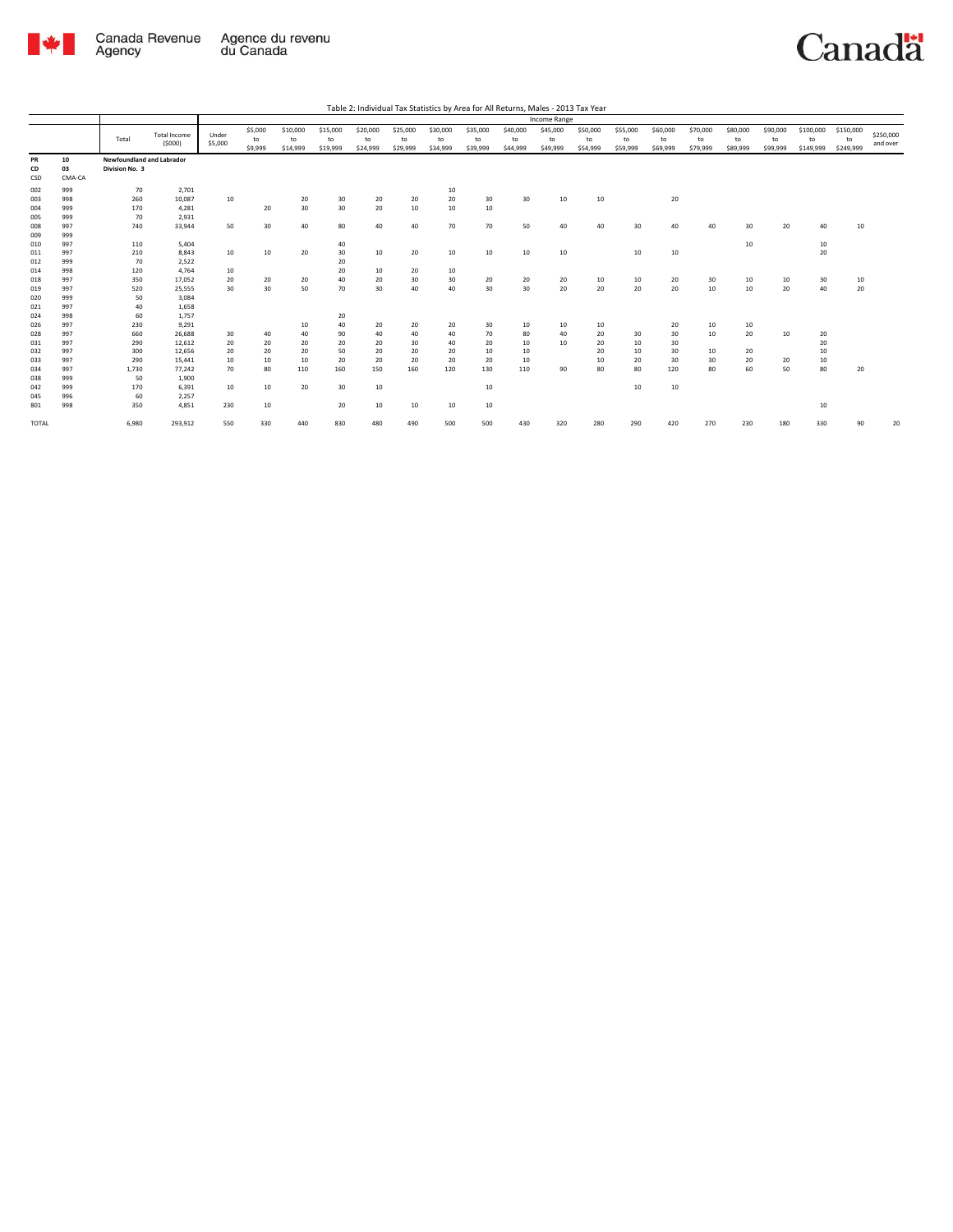

|                                               |                                               |                                                |                                                                   |                                  |                                   |                                    |                                      |                                   |                                   |                                  |                                  |                                  | Income Range               |                                  |                            |                                  |                            |                            |                            |                                  |                              |                       |
|-----------------------------------------------|-----------------------------------------------|------------------------------------------------|-------------------------------------------------------------------|----------------------------------|-----------------------------------|------------------------------------|--------------------------------------|-----------------------------------|-----------------------------------|----------------------------------|----------------------------------|----------------------------------|----------------------------|----------------------------------|----------------------------|----------------------------------|----------------------------|----------------------------|----------------------------|----------------------------------|------------------------------|-----------------------|
|                                               |                                               | Total                                          | <b>Total Income</b><br>(5000)                                     | Under<br>\$5,000                 | \$5,000<br>to<br>\$9,999          | \$10,000<br>to<br>\$14,999         | \$15,000<br>to<br>\$19,999           | \$20,000<br>to<br>\$24,999        | \$25,000<br>to<br>\$29,999        | \$30,000<br>to<br>\$34,999       | \$35,000<br>to<br>\$39,999       | \$40,000<br>to<br>\$44,999       | \$45,000<br>to<br>\$49,999 | \$50,000<br>to<br>\$54,999       | \$55,000<br>to<br>\$59,999 | \$60,000<br>to<br>\$69,999       | \$70,000<br>to<br>\$79,999 | \$80,000<br>to<br>\$89,999 | \$90,000<br>to<br>\$99,999 | \$100,000<br>to<br>\$149,999     | \$150,000<br>to<br>\$249,999 | \$250,000<br>and over |
| PR<br>CD<br>CSD                               | 10<br>04<br>CMA-CA                            | Newfoundland and Labrador<br>Division No. 4    |                                                                   |                                  |                                   |                                    |                                      |                                   |                                   |                                  |                                  |                                  |                            |                                  |                            |                                  |                            |                            |                            |                                  |                              |                       |
| 001<br>006<br>011<br>013<br>016<br>017<br>018 | 998<br>998<br>997<br>998<br>997<br>999<br>997 | 790<br>560<br>360<br>530<br>1.240<br>30<br>840 | 31,563<br>20,533<br>12,402<br>17,436<br>43.660<br>1.229<br>27,661 | 60<br>30<br>30<br>40<br>90<br>80 | 40<br>40<br>40<br>50<br>100<br>70 | 60<br>50<br>50<br>60<br>130<br>100 | 110<br>110<br>50<br>70<br>190<br>110 | 80<br>60<br>20<br>30<br>110<br>60 | 50<br>50<br>20<br>40<br>110<br>80 | 60<br>40<br>20<br>50<br>90<br>50 | 60<br>30<br>20<br>40<br>70<br>50 | 50<br>20<br>20<br>30<br>40<br>50 | 30<br>20<br>20<br>50<br>30 | 30<br>10<br>10<br>20<br>30<br>40 | 30<br>20<br>10<br>40<br>20 | 40<br>20<br>20<br>30<br>50<br>30 | 30<br>30<br>50<br>20       | 20<br>10<br>30<br>20       | 20<br>10<br>10<br>10       | 30<br>10<br>20<br>20<br>50<br>30 | 20                           |                       |
| 019<br>020<br>022<br>033<br>037<br>042        | 998<br>998<br>997<br>997<br>997<br>997        | 2,630<br>770<br>400<br>350<br>260<br>60        | 106,787<br>43,628<br>13.564<br>13,834<br>7.533<br>1.840           | 190<br>40<br>20<br>20<br>20      | 180<br>50<br>30<br>30<br>20       | 300<br>50<br>60<br>40<br>50        | 290<br>50<br>50<br>60<br>30          | 200<br>50<br>30<br>20<br>20       | 170<br>40<br>30<br>30<br>20       | 170<br>40<br>30<br>20<br>30      | 160<br>60<br>20<br>20<br>20      | 140<br>40<br>20<br>10<br>10      | 110<br>40<br>20            | 80<br>30<br>10<br>20             | 90<br>20                   | 140<br>60<br>10<br>20            | 80<br>40<br>20             | 90<br>30<br>10             | 60<br>20<br>10<br>10       | 130<br>70<br>10<br>20            | 40<br>30                     | 10<br>10              |
| <b>TOTAL</b>                                  |                                               | 8,810                                          | 341,671                                                           | 620                              | 640                               | 940                                | 1,140                                | 690                               | 640                               | 600                              | 550                              | 450                              | 340                        | 280                              | 240                        | 410                              | 290                        | 240                        | 170                        | 400                              | 110                          | 40                    |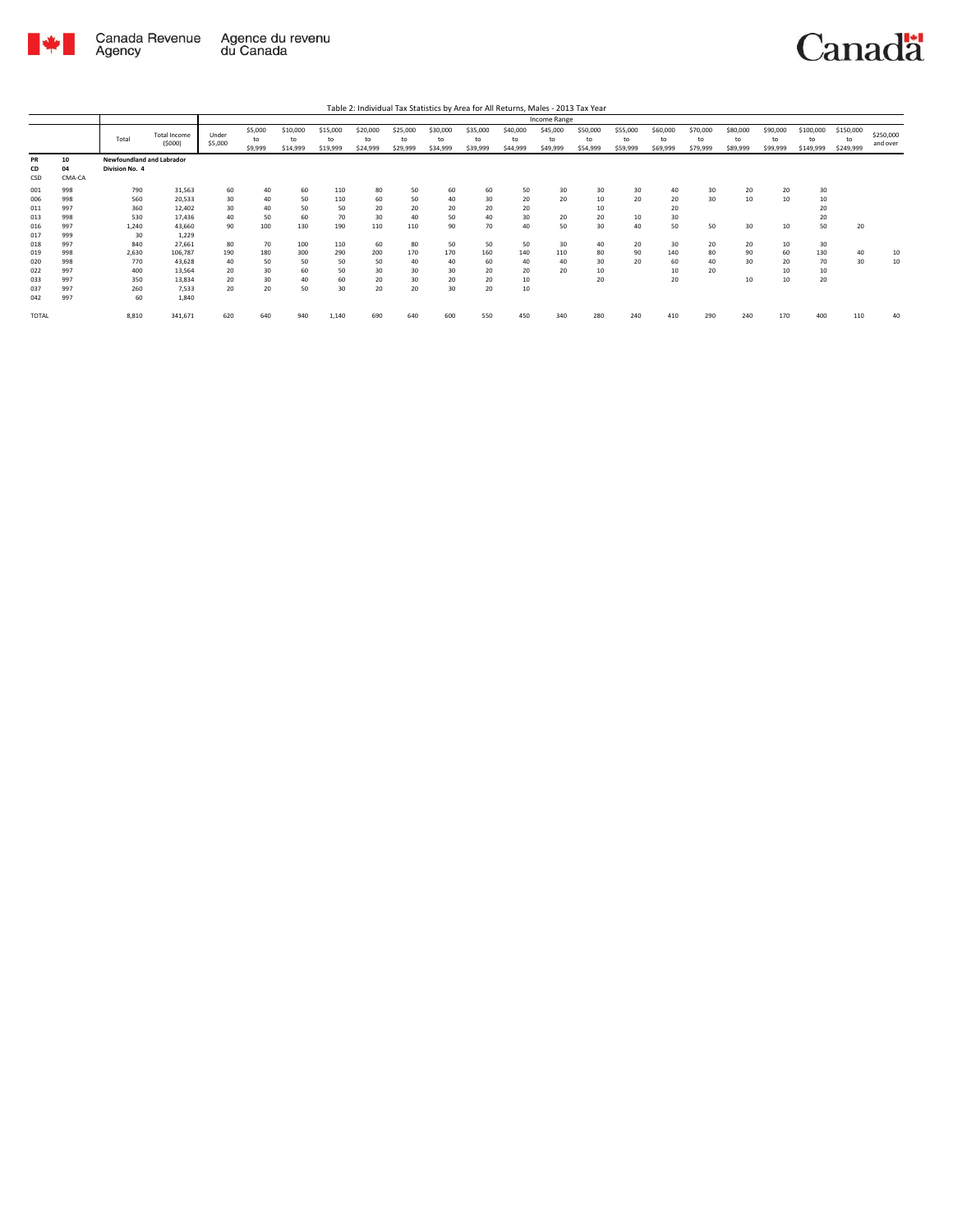

|              |        |                           |                               |                  |                          |                            |                            |                            |                            |                            |                            |                            | Income Range               |                            |                            |                            |                            |                            |                            |                              |                              |                       |
|--------------|--------|---------------------------|-------------------------------|------------------|--------------------------|----------------------------|----------------------------|----------------------------|----------------------------|----------------------------|----------------------------|----------------------------|----------------------------|----------------------------|----------------------------|----------------------------|----------------------------|----------------------------|----------------------------|------------------------------|------------------------------|-----------------------|
|              |        | Total                     | <b>Total Income</b><br>(5000) | Under<br>\$5,000 | \$5,000<br>to<br>\$9,999 | \$10,000<br>to<br>\$14,999 | \$15,000<br>to<br>\$19,999 | \$20,000<br>to<br>\$24,999 | \$25,000<br>to<br>\$29,999 | \$30,000<br>to<br>\$34,999 | \$35,000<br>to<br>\$39,999 | \$40,000<br>to<br>\$44,999 | \$45,000<br>to<br>\$49,999 | \$50,000<br>to<br>\$54,999 | \$55,000<br>to<br>\$59,999 | \$60,000<br>to<br>\$69,999 | \$70,000<br>to<br>\$79,999 | \$80,000<br>to<br>\$89,999 | \$90,000<br>to<br>\$99,999 | \$100,000<br>to<br>\$149,999 | \$150,000<br>to<br>\$249,999 | \$250,000<br>and over |
| PR           | 10     | Newfoundland and Labrador |                               |                  |                          |                            |                            |                            |                            |                            |                            |                            |                            |                            |                            |                            |                            |                            |                            |                              |                              |                       |
| CD           | 05     | Division No. 5            |                               |                  |                          |                            |                            |                            |                            |                            |                            |                            |                            |                            |                            |                            |                            |                            |                            |                              |                              |                       |
| CSD          | CMA-CA |                           |                               |                  |                          |                            |                            |                            |                            |                            |                            |                            |                            |                            |                            |                            |                            |                            |                            |                              |                              |                       |
| 001          | 997    | 90                        | 3.599                         |                  |                          |                            | 20                         |                            | 10                         | 10                         |                            |                            |                            |                            |                            |                            |                            |                            |                            |                              |                              |                       |
| 003          | 998    | 220                       | 8,685                         |                  |                          | 20                         | 50                         | 20                         | 20                         |                            | 20                         | 10                         | 10                         | 10                         | 10                         | 10                         |                            |                            |                            |                              |                              |                       |
| 004          | 997    | 2,080                     | 103,057                       | 110              | 100                      | 150                        | 240                        | 150                        | 120                        | 150                        | 140                        | 120                        | 90                         | 80                         | 60                         | 120                        | 80                         | 80                         | 50                         | 150                          | 80                           | 20                    |
| 005          | 999    | 130                       | 5,139                         |                  |                          |                            | 30                         | 10                         | 10                         |                            |                            |                            |                            |                            |                            | 10                         |                            |                            |                            |                              |                              |                       |
| 006          | 999    | 120                       | 4.892                         |                  |                          | 10                         | 10                         |                            |                            |                            | 10                         | 10                         |                            |                            |                            |                            |                            |                            |                            |                              |                              |                       |
| 007          | 997    | 70                        | 2.932                         |                  |                          |                            | 10                         |                            |                            |                            |                            |                            |                            |                            |                            |                            |                            |                            |                            |                              |                              |                       |
| 008          | 999    | 200                       | 6.704                         | 20               | 10                       | 20                         | 30                         | 20                         | 20                         | 10                         | 20                         | 10                         |                            |                            |                            |                            |                            |                            |                            |                              |                              |                       |
| 009          | 997    | 190                       | 9,396                         |                  |                          | 10                         | 30                         |                            | 10                         | 20                         | 10                         | 10                         |                            | 10                         | 10                         | 10                         |                            |                            |                            | 20                           |                              |                       |
| 010          | 996    | 200                       | 13.745                        | 10               |                          | 10                         | 20                         |                            | 10                         |                            | 10                         |                            | 10                         | 10                         | 10                         | 10                         | 10                         |                            |                            | 20                           | 10                           |                       |
| 012          | 996    | 1,460                     | 83,355                        | 70               | 50                       | 70                         | 100                        | 80                         | 80                         | 90                         | 90                         | 80                         | 80                         | 90                         | 50                         | 110                        | 90                         | 90                         | 50                         | 130                          | 50                           | 10                    |
| 014          | 997    | 260                       | 10.896                        | 20               | 20                       | 20                         | 30                         | 20                         | 20                         | 20                         | 20                         | 10                         | 10                         | 10                         |                            | 10                         |                            |                            |                            | 10                           |                              |                       |
| 023          | 997    | 300                       | 10.797                        | 10               | 20                       | 30                         | 50                         | 20                         | 30                         | 30                         | 30                         | 20                         |                            | 10                         |                            | 10                         |                            |                            |                            | 10                           |                              |                       |
| 024          | 997    | 220                       | 8.032                         | 10               | 10                       | 20                         | 30                         | 20                         | 20                         | 20                         | 10                         | 10                         |                            |                            | 10                         | 10                         |                            |                            |                            |                              |                              |                       |
| 028          | 996    | 100                       | 4.139                         |                  |                          |                            |                            |                            |                            | 10                         | 10                         |                            |                            |                            |                            |                            |                            |                            |                            |                              |                              |                       |
| 035          | 997    | 150                       | 6,411                         |                  | 10                       |                            | 20                         | 10                         | 10                         | 10                         | 10                         |                            |                            |                            |                            | 20                         |                            |                            |                            |                              |                              |                       |
| <b>TOTAL</b> |        | 5,780                     | 281,781                       | 280              | 260                      | 380                        | 670                        | 400                        | 370                        | 410                        | 390                        | 340                        | 270                        | 260                        | 200                        | 360                        | 230                        | 220                        | 150                        | 390                          | 160                          | 40                    |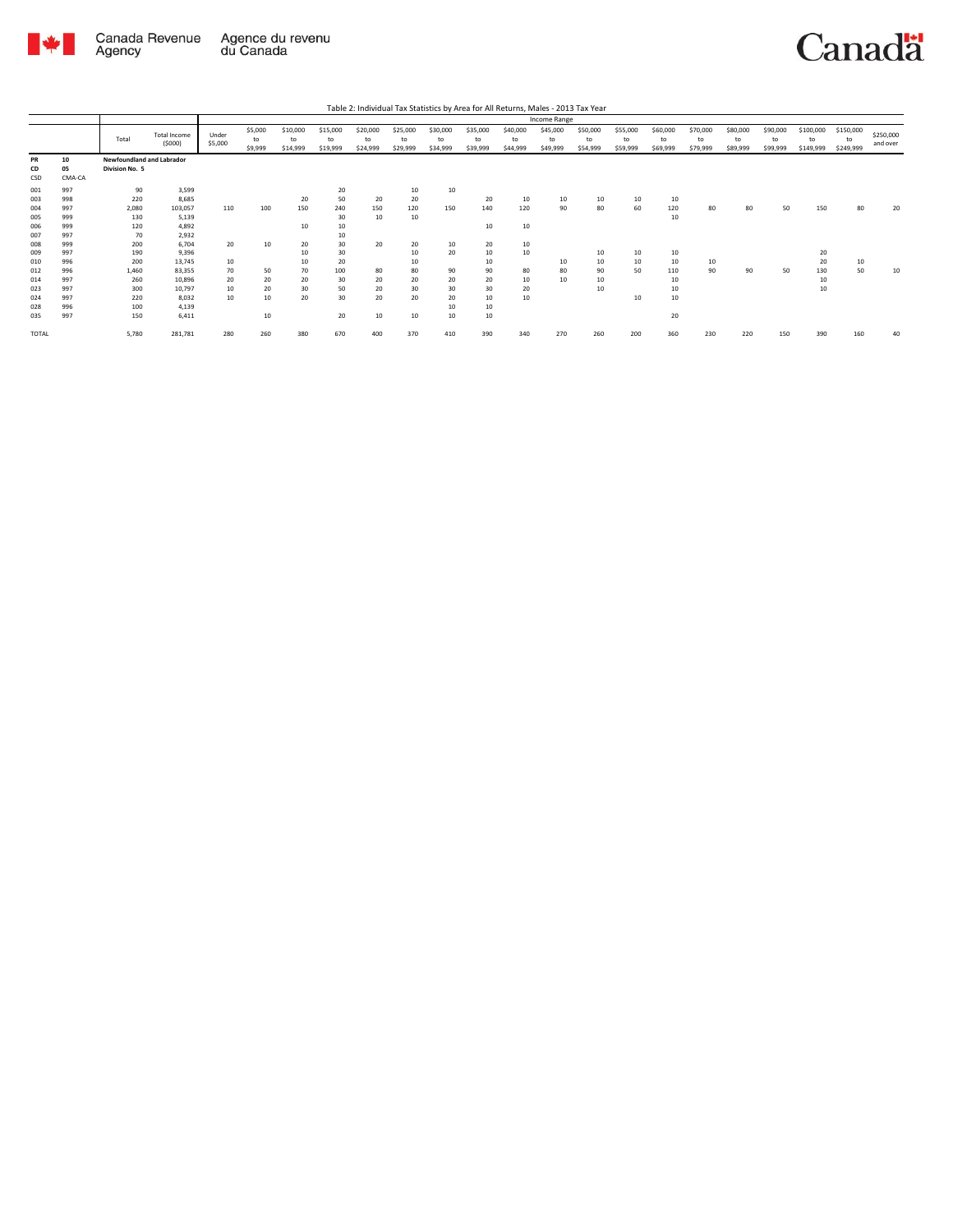

|                                        |                                        |                                             |                                                       |                                          |                            |                              |                              |                              |                             |                              |                            |                              | Income Range               |                            |                            |                            |                            |                            |                            |                              |                              |                       |
|----------------------------------------|----------------------------------------|---------------------------------------------|-------------------------------------------------------|------------------------------------------|----------------------------|------------------------------|------------------------------|------------------------------|-----------------------------|------------------------------|----------------------------|------------------------------|----------------------------|----------------------------|----------------------------|----------------------------|----------------------------|----------------------------|----------------------------|------------------------------|------------------------------|-----------------------|
|                                        |                                        | Total                                       | <b>Total Income</b><br>(5000)                         | Under<br>\$5,000                         | \$5,000<br>to<br>\$9,999   | \$10,000<br>to<br>\$14,999   | \$15,000<br>to<br>\$19,999   | \$20,000<br>to<br>\$24,999   | \$25,000<br>to<br>\$29,999  | \$30,000<br>to<br>\$34,999   | \$35,000<br>to<br>\$39,999 | \$40,000<br>to<br>\$44,999   | \$45,000<br>to<br>\$49,999 | \$50,000<br>to<br>\$54,999 | \$55,000<br>to<br>\$59,999 | \$60,000<br>to<br>\$69,999 | \$70,000<br>to<br>\$79,999 | \$80,000<br>to<br>\$89,999 | \$90,000<br>to<br>\$99,999 | \$100,000<br>to<br>\$149,999 | \$150,000<br>to<br>\$249,999 | \$250,000<br>and over |
| PR<br>CD<br>CSD                        | 10<br>06<br>CMA-CA                     | Newfoundland and Labrador<br>Division No. 6 |                                                       |                                          |                            |                              |                              |                              |                             |                              |                            |                              |                            |                            |                            |                            |                            |                            |                            |                              |                              |                       |
| 001<br>003<br>008                      | 997<br>996<br>998                      | 100<br>370<br>70                            | 4.347<br>16,963<br>2,645                              | 20                                       | 20                         | 10<br>10                     | 10<br>40                     | 30                           | 10<br>30                    | 40                           | 30                         | 30                           | 20                         | 20                         | 10                         | 20                         | 10                         | 20                         |                            | 30                           |                              |                       |
| 009<br>011<br>012<br>014               | 998<br>998<br>998<br>996               | 4,290<br>380<br>350<br>40                   | 258,063<br>18.452<br>15.931<br>1.311                  | 240<br>20<br>20                          | 170<br>10<br>10            | 230<br>20<br>30              | 280<br>50<br>30              | 250<br>20<br>20              | 230<br>20<br>20             | 240<br>30<br>30              | 290<br>40<br>20            | 260<br>20<br>30 <sup>2</sup> | 250<br>20<br>20            | 180<br>20<br>10            | 200<br>20                  | 260<br>20<br>20            | 240<br>10<br>10            | 220<br>10<br>20            | 160<br>10                  | 340<br>30<br>30              | 210                          | 30                    |
| 015<br>019<br>021<br>022<br>026<br>028 | 997<br>996<br>997<br>997<br>996<br>999 | 170<br>1.490<br>340<br>1.320<br>380<br>40   | 6.384<br>65.022<br>8,723<br>50.454<br>18.961<br>2,865 | 10<br>90<br>50<br>80<br>10 <sup>10</sup> | 10<br>80<br>30<br>80<br>10 | 20<br>130<br>50<br>110<br>20 | 20<br>130<br>40<br>170<br>50 | 10<br>120<br>30<br>120<br>20 | 10<br>120<br>30<br>90<br>30 | 20<br>110<br>20<br>100<br>30 | 10<br>90<br>10<br>90<br>20 | 100<br>20<br>90<br>30        | 90<br>10<br>80<br>20       | 80<br>10<br>40<br>20       | 50<br>10<br>40<br>20       | 80<br>50<br>20             | 50<br>50<br>10             | 40<br>30                   | 40<br>30<br>10             | 80<br>60<br>20               | 30<br>10<br>20               |                       |
| 029<br>031<br><b>TOTAL</b>             | 999<br>997                             | 50<br>290<br>9,680                          | 2.264<br>12,284<br>484,670                            | 20<br>570                                | 10<br>450                  | 10<br>660                    | 50<br>910                    | 50<br>700                    | 20<br>620                   | 10<br>650                    | 20<br>640                  | 20<br>600                    | 10<br>540                  | 400                        | 370                        | 10<br>520                  | 10<br>430                  | 10<br>370                  | 280                        | 20<br>640                    | 290                          | 40                    |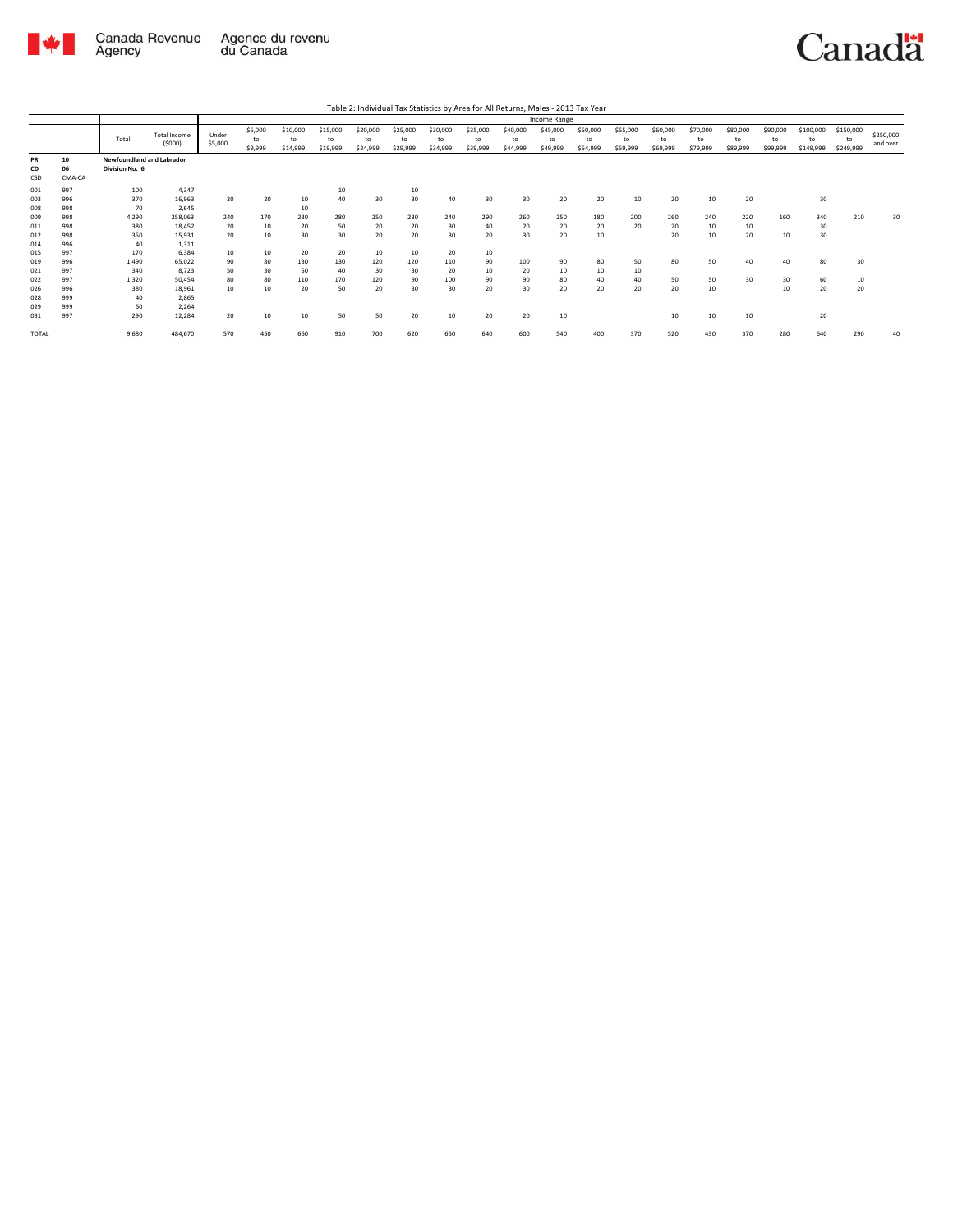

|              |        |                                  |                     |         |         |          |          |          |          |          |          |          | Income Range |          |          |          |          |          |          |           |           |           |
|--------------|--------|----------------------------------|---------------------|---------|---------|----------|----------|----------|----------|----------|----------|----------|--------------|----------|----------|----------|----------|----------|----------|-----------|-----------|-----------|
|              |        |                                  |                     |         | \$5,000 | \$10,000 | \$15,000 | \$20,000 | \$25,000 | \$30,000 | \$35,000 | \$40,000 | \$45,000     | \$50,000 | \$55,000 | \$60,000 | \$70,000 | \$80,000 | \$90,000 | \$100,000 | \$150,000 |           |
|              |        | Total                            | <b>Total Income</b> | Under   | to      | to       | to       | to       | to       | to       | to       | to       | to           | to       | to       | to       | to       | to       | to       | to        | to        | \$250,000 |
|              |        |                                  | (5000)              | \$5,000 | \$9,999 | \$14,999 | \$19,999 | \$24,999 | \$29,999 | \$34,999 | \$39,999 | \$44,999 | \$49,999     | \$54,999 | \$59,999 | \$69,999 | \$79,999 | \$89,999 | \$99,999 | \$149,999 | \$249,999 | and over  |
| PR           | 10     | <b>Newfoundland and Labrador</b> |                     |         |         |          |          |          |          |          |          |          |              |          |          |          |          |          |          |           |           |           |
| CD           | 07     | Division No. 7                   |                     |         |         |          |          |          |          |          |          |          |              |          |          |          |          |          |          |           |           |           |
| CSD          | CMA-CA |                                  |                     |         |         |          |          |          |          |          |          |          |              |          |          |          |          |          |          |           |           |           |
|              |        |                                  |                     |         |         |          |          |          |          |          |          |          |              |          |          |          |          |          |          |           |           |           |
| 001          | 998    | 860                              | 45,855              | 40      | 30      | 70       | 120      | 70       | 40       | 50       | 40       | 40       | 40           | 30       | 30       | 40       | 30       | 30       | 30       | 100       | 30        |           |
| 006          | 998    | 540                              | 21,659              | 30      | 30      | 40       | 70       | 50       | 50       | 50       | 40       | 40       | 30           | 20       |          | 20       | 10       | 10       | 10       | 20        |           |           |
| 009          | 997    | 80                               | 4,374               |         |         |          | 10       |          |          |          |          |          |              |          |          |          |          |          |          |           |           |           |
| 013          | 998    | 2,780                            | 161,390             | 140     | 130     | 160      | 260      | 160      | 170      | 170      | 160      | 140      | 130          | 120      | 110      | 190      | 140      | 110      | 100      | 280       | 100       | 40        |
| 014          | 997    | 240                              | 8,939               |         | 10      | 20       | 40       | 20       | 20       | 30       | 10       | 10       | 10           | 20       |          |          |          |          |          |           |           |           |
| 015          | 997    | 60                               | 2,123               |         |         |          | 10       |          |          |          | 10       |          |              |          |          |          |          |          |          |           |           |           |
| 016          | 997    | 140                              | 4,882               |         | 10      | 10       | 10       | 20       | 10       | 10       |          |          |              |          |          |          |          |          |          |           |           |           |
| 020          | 997    | 140                              | 4,518               | 10      | 10      | 10       | 20       | 10       |          | 10       | 10       | 10       |              |          |          |          |          |          |          |           |           |           |
| 022          | 998    | 850                              | 33,528              | 50      | 40      | 80       | 120      | 90       | 60       | 60       | 50       | 40       | 40           | 30       | 40       | 50       | 30       | 10       | 10       | 30        | 10        |           |
| 023          | 998    | 1.560                            | 58,497              | 100     | 80      | 130      | 210      | 130      | 140      | 130      | 110      | 90       | 80           | 50       | 60       | 80       | 40       | 40       | 30       | 50        | 20        |           |
| 024          | 997    | 150                              | 4,736               |         | 10      | 20       | 30       | 20       | 20       |          |          | 10       |              |          |          |          |          |          |          |           |           |           |
| 025          | 999    | 30                               | 1,088               |         |         |          |          |          |          |          |          |          |              |          |          |          |          |          |          |           |           |           |
| 026          | 999    | 20                               | 546                 |         |         |          |          |          |          |          |          |          |              |          |          |          |          |          |          |           |           |           |
| 027          | 999    | 50                               | 2,681               |         |         |          |          |          |          |          |          |          |              |          |          |          |          |          |          | 10        |           |           |
| 028          | 998    | 430                              | 15,742              | 20      | 30      | 50       | 60       | 40       | 40       | 30       | 30       | 20       | 20           | 10       | 10       | 10       | 10       |          | 10       | 20        |           |           |
| 031          | 997    | 1,160                            | 51,082              | 40      | 70      | 90       | 160      | 90       | 90       | 100      | 80       | 70       | 60           | 60       | 30       | 50       | 30       | 30       | 30       | 80        | 30        |           |
| 032          | 998    | 230                              | 10,860              | 10      | 10      | 10       | 20       | 20       | 10       | 20       | 20       | 20       | 10           |          | 10       | 20       |          |          |          | 20        |           |           |
| 036          | 998    | 210                              | 11,483              |         |         |          | 20       | 20       | 20       | 20       | 20       | 10       | 10           | 10       |          |          |          |          |          | 30        |           |           |
| 037          | 999    | 110                              | 6,444               |         |         |          | 20       |          |          |          |          |          |              |          |          |          |          |          |          | 10        |           |           |
| 038          | 997    | 80                               | 4,230               |         |         |          | 10       |          |          |          |          |          |              |          |          |          |          |          |          | 10        |           |           |
| 039          | 999    | 60                               | 2,716               |         |         |          | 10       |          |          |          |          |          |              |          |          |          |          |          |          |           |           |           |
| 040          | 999    | 40                               | 1,790               |         |         |          |          |          |          |          |          |          |              |          |          |          |          |          |          |           |           |           |
| 041          | 999    | 90                               | 3,959               |         |         |          | 10       | 10       |          |          |          |          |              |          |          |          |          |          |          |           |           |           |
| 042          | 998    | 230                              | 9,355               | 10      | 10      | 20       | 30       | 20       | 20       | 20       | 20       |          | 20           |          |          | 10       | 10       |          |          |           |           |           |
| 043          | 997    | 100                              | 4,814               |         |         | 10       | 20       |          |          |          |          |          |              |          |          |          |          |          |          |           |           |           |
| 044          | 997    | 880                              | 43,997              | 50      | 30      | 50       | 100      | 50       | 50       | 60       | 70       | 50       | 50           | 50       | 30       | 40       | 30       | 40       | 30       | 80        | 20        |           |
| 045          | 999    |                                  |                     |         |         |          |          |          |          |          |          |          |              |          |          |          |          |          |          |           |           |           |
| 046          | 997    |                                  |                     |         |         |          |          |          |          |          |          |          |              |          |          |          |          |          |          |           |           |           |
| 047          | 998    | 900                              | 35,459              | 70      | 40      | 60       | 130      | 70       | 60       | 70       | 50       | 60       | 40           | 40       | 30       | 40       | 30       | 20       | 20       | 40        | 10        |           |
| 048          | 999    | 60                               | 2,877               |         |         |          |          |          |          |          |          |          |              |          |          |          |          |          |          |           |           |           |
| 049          | 998    | 440                              | 17,833              | 30      | 30      | 50       | 60       | 30       | 40       | 30       | 30       | 20       |              | 10       | 10       | 20       |          |          | 10       | 40        |           |           |
| 050          | 998    | 540                              | 23,484              | 20      | 30      | 50       | 90       | 30       | 50       | 40       | 40       | 20       | 20           | 20       | 20       | 20       | 20       | 20       | 20       | 50        |           |           |
| 051          | 999    | 60                               | 1,886               |         |         |          | 10       |          |          |          |          |          |              |          |          |          |          |          |          |           |           |           |
| 054          | 999    | 130                              | 4,743               | 10      |         | 10       |          |          | 10       | 20       | 10       | 10       | 10           |          |          |          |          |          |          |           |           |           |
| 056          | 999    | 60                               | 2,167               |         |         |          |          |          |          |          |          |          |              |          |          |          |          |          |          |           |           |           |
| 057          | 998    | 320                              | 13,332              | 30      | 30      | 30       | 40       | 20       | 30       | 20       | 20       |          |              | 10       |          | 10       |          | 20       | 10       | 40        |           |           |
| 060          | 997    | 970                              | 42,755              | 40      | 40      | 50       | 120      | 60       | 80       | 80       | 80       | 70       | 70           | 40       | 40       | 60       | 30       | 30       | 20       | 50        | 20        |           |
| 067          | 996    | 80                               | 4,528               |         |         |          | 10       |          |          |          |          |          |              |          |          |          |          |          |          | 20        |           |           |
| <b>TOTAL</b> |        | 14,700                           | 670,503             | 770     | 710     | 1,070    | 1,840    | 1,100    | 1,080    | 1,090    | 960      | 820      | 710          | 590      | 500      | 740      | 490      | 440      | 390      | 1.040     | 310       | 60        |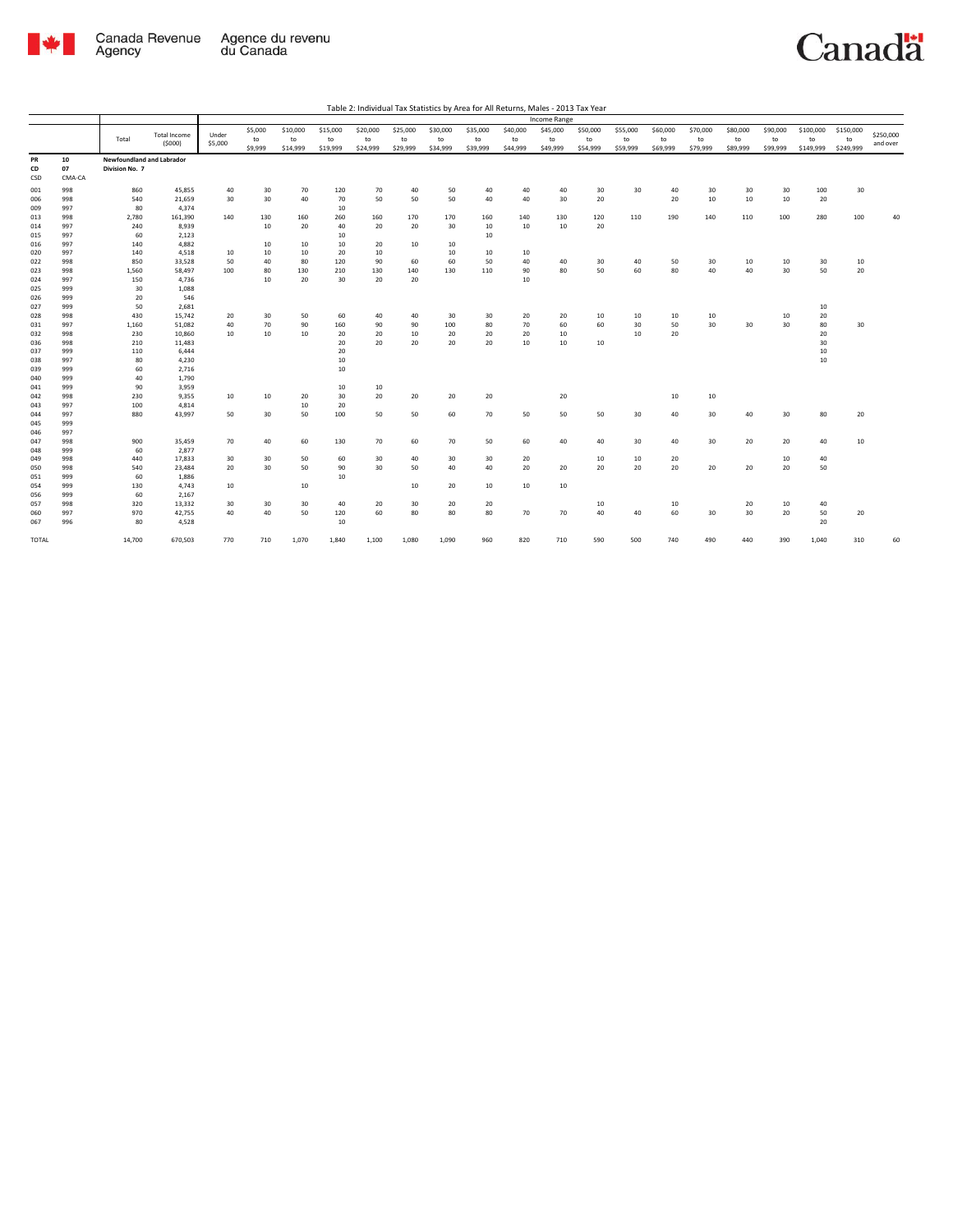

|            |            |                           |                     |          |         |                 |          |              |          |          |          |          | <b>Income Range</b> |          |          |          |          |                 |          |           |           |           |
|------------|------------|---------------------------|---------------------|----------|---------|-----------------|----------|--------------|----------|----------|----------|----------|---------------------|----------|----------|----------|----------|-----------------|----------|-----------|-----------|-----------|
|            |            |                           | <b>Total Income</b> | Under    | \$5,000 | \$10,000        | \$15,000 | \$20,000     | \$25,000 | \$30,000 | \$35,000 | \$40,000 | \$45,000            | \$50,000 | \$55,000 | \$60,000 | \$70,000 | \$80,000        | \$90,000 | \$100,000 | \$150,000 | \$250,000 |
|            |            | Total                     | (5000)              | \$5,000  | to      | to              | to       | to           | to       | to       | to       | to       | to                  | to       | to       | to       | to       | to              | to       | to        | to        | and over  |
|            |            |                           |                     |          | \$9,999 | \$14,999        | \$19,999 | \$24,999     | \$29,999 | \$34,999 | \$39,999 | \$44,999 | \$49,999            | \$54,999 | \$59,999 | \$69,999 | \$79,999 | \$89,999        | \$99,999 | \$149,999 | \$249,999 |           |
| PR         | 10         | Newfoundland and Labrador |                     |          |         |                 |          |              |          |          |          |          |                     |          |          |          |          |                 |          |           |           |           |
| CD         | 08         | Division No. 8            |                     |          |         |                 |          |              |          |          |          |          |                     |          |          |          |          |                 |          |           |           |           |
| CSD        | CMA-CA     |                           |                     |          |         |                 |          |              |          |          |          |          |                     |          |          |          |          |                 |          |           |           |           |
| 001        | 999        | 60                        | 2,032               |          |         |                 |          |              |          |          |          |          |                     |          |          |          |          |                 |          |           |           |           |
| 004        | 998        | 230                       | 10,827              |          |         | 10              | 20       | 20           | 10       | 20       | 30       | 20       | 20                  | 10       | 10       | 20       |          |                 |          | 20        |           |           |
| 006        | 997        | 470                       | 18,342              | 20       | 20      | 40              | 60       | 30           | 30       | 50       | 40       | 30       | 20                  | 20       | 20       | 20       | 20       | 20              | 10       | $20\,$    |           |           |
| 008        | 997        | 1,160                     | 46,620              | 50       | 60      | 130             | 170      | 70           | 100      | 80       | 80       | 60       | 40                  | 60       | 30       | 50       | 40       | 30 <sup>2</sup> | 30       | 60        | 20        |           |
| 011        | 997        | 490                       | 18,750              | 30       | 20      | 60              | 70       | 40           | 40       | 30       | 30       | 30       | 10                  | 20       | 20       | 30       | 10       | 20              |          | 20        |           |           |
| 020<br>021 | 998<br>998 | 180<br>290                | 6,547<br>12,570     | 20       |         | 20<br>20        | 20<br>30 | 10<br>20     | 10<br>30 | 20<br>30 | 20<br>20 | 10<br>20 | 10                  |          |          | 20       | 10       |                 |          | 20        |           |           |
| 022        | 998        | 320                       | 10,957              | $10\,$   | 20      | 40              | 40       | 30           | 20       | $30\,$   | 40       | 20       | 20                  | 10       |          | 10       |          |                 |          |           |           |           |
| 023        | 997        | 90                        | 4,567               |          |         | $10\,$          |          |              |          |          |          | 10       |                     |          |          |          |          |                 |          |           |           |           |
| 024        | 997        | 120                       | 3,706               |          |         | 20              | 10       | 20           |          | 10       |          |          |                     |          |          |          |          |                 |          |           |           |           |
| 025        | 998        | 170                       | 7,549               |          |         | $10\,$          |          |              | $10\,$   | 10       | 10       | 20       | 20                  |          |          | $10\,$   |          |                 |          |           |           |           |
| 026        | 999        | 80                        | 3,470               |          |         |                 | 20       |              | 10       |          |          |          |                     |          |          |          |          |                 |          |           |           |           |
| 029        | 999        | 90                        | 3,433               |          |         |                 | 20       |              |          |          |          |          |                     |          |          |          |          |                 |          |           |           |           |
| 031        | 998        | 950                       | 32,035              | 50       | 70      | 130             | 140      | 90           | 80       | 90       | 40       | 40       | 40                  | 40       | 20       | 30       | 20       | 20              | 10       | 40        |           |           |
| 033        | 998        | 410                       | 14,593              | 40       | 30      | 50              | 60       | 30           | 20       | 30       | 30       | 20       | 10                  | 30       |          | 20       |          |                 |          | 20        |           |           |
| 035        | 998        | 980                       | 38,039              | 60       | 50      | 90              | 140      | 80           | 80       | 70       | 60       | 50       | 60                  | 30       | 20       | 40       | 30       | 30              | 30       | 50        | $10\,$    |           |
| 036        | 997        | 190                       | 7,012               | 10       | 10      |                 | 40       | 20           | 20       |          |          | $20\,$   |                     |          |          | $10\,$   |          |                 |          |           |           |           |
| 037        | 997        | 230                       | 10,116              | 10       | 10      | 20              | 40       | 20           | 20       | 10       |          | 10       |                     |          |          | 10       | 10       |                 |          | 20        |           |           |
| 038        | 997        | 240                       | 9,517               | 10       | 20      | $20\,$          | 40       | 20           | 10       | 20       | 30       | 20       | 20                  |          |          |          |          |                 |          | 10        |           |           |
| 039<br>040 | 997<br>999 | 200<br>130                | 6,418<br>4,894      |          | 20      | 20<br>10        | 30<br>20 | 10           | 20<br>10 | 30<br>10 | 10       | 10       | $10\,$              |          |          |          |          |                 |          |           |           |           |
| 042        | 997        | 380                       | 17,934              | 30       | 20      | 20              | 40       | 40           | 20       | 30       | 20       | 30       | 20                  | 10       | 20       | 20       | 10       |                 |          | 20        |           |           |
| 043        | 998        | 280                       | 10,696              |          | 10      | 20              | 40       | 30           | 20       | 20       | 20       | 20       | 20                  | 10       |          | 20       | 10       |                 |          |           |           |           |
| 044        | 997        | 1,500                     | 72,247              | 70       | 70      | 120             | 180      | 110          | 110      | 100      | 100      | 100      | 70                  | 70       | 40       | 70       | 60       | 50              | 40       | 110       | 40        | $10\,$    |
| 045        | 999        | 110                       | 4,414               |          |         | 10              | 20       | 10           |          | 10       |          |          |                     |          |          |          |          |                 |          |           |           |           |
| 046        | 998        | 220                       | 7,823               | 20       | 20      | 30 <sup>2</sup> | 30       | 10           | 20       | 20       | 20       | 10       |                     |          |          |          |          |                 |          | 10        |           |           |
| 047        | 999        | 60                        | 1,877               |          |         |                 |          |              |          |          |          |          |                     |          |          |          |          |                 |          |           |           |           |
| 048        | 997        | 120                       | 3,979               |          |         | 20              | 20       |              |          |          |          |          |                     |          |          |          |          |                 |          |           |           |           |
| 049        | 997        | 270                       | 10,673              | 10       | 20      | 10              | 40       | 30           | 30       | 20       | 10       | 20       | 10                  |          |          |          |          | 10              |          | 10        |           |           |
| 053        | 997        | 140                       | 5,775               |          |         | $10\,$          | 30       | $10\,$       |          |          | 10       |          |                     |          |          |          |          |                 |          | $10\,$    |           |           |
| 054        | 997        | 430                       | 25,352              | 20       | 10      | 30              | 60       | 20           | 20       | 30       | 20       | 30       | 10                  | 20       | $10\,$   | $20\,$   | 20       | 20              | 20       | 50        | $30\,$    |           |
| 055        | 997        | 80                        | 4,179               |          |         |                 | 10       |              |          |          |          |          |                     |          |          |          |          |                 |          |           |           |           |
| 056        | 997        | 100                       | 4,127               |          |         |                 | 20       |              |          |          |          | 10       |                     |          |          |          |          |                 |          |           |           |           |
| 058        | 997<br>997 | 220                       | 10,155              |          |         | 10              | 40       | 10           | 10       | 10       | 20       | 10       | 10                  |          | 10       | 10       |          |                 |          | 20        |           |           |
| 059        | 997        | 220<br>360                | 9,251               | 10<br>20 | 10      | 20<br>30        | 40<br>50 | 20<br>20     | 20<br>20 | 20<br>30 | 20<br>20 | 10<br>10 | 20                  |          | 10       | 10<br>20 | 10       |                 | 20       | 20<br>50  | 20        |           |
| 060<br>061 | 998        | 1,190                     | 20,757<br>54,230    | 70       | 50      | 80              | 190      | 100          | 80       | 50       | 70       | 70       | 50                  | 30       | 40       | 60       | 60       | 10<br>40        | 30       | 100       | 20        |           |
| 062        | 999        | 70                        | 2,753               |          |         |                 | 10       |              |          |          |          |          |                     |          |          |          |          |                 |          |           |           |           |
| 063        | 999        | 70                        | 3,488               |          |         |                 | 10       |              |          |          |          |          |                     |          |          |          |          |                 |          |           |           |           |
| 064        | 999        | 40                        | 1,595               |          |         |                 |          |              |          |          |          |          |                     |          |          |          |          |                 |          |           |           |           |
| 065        | 997        | 150                       | 5,772               |          |         | $10\,$          | 30       | 10           | 10       |          | $10\,$   |          |                     |          |          |          |          |                 |          | 10        |           |           |
| 066        | 999        | 60                        | 3,047               |          |         |                 |          |              |          |          |          |          |                     |          |          |          |          |                 |          |           |           |           |
| 067        | 997        | 80                        | 3,128               |          |         |                 |          | 10           | 10       |          |          |          |                     |          |          |          |          |                 |          |           |           |           |
| 069        | 998        | 290                       | 16,088              | 20       | 10      | 20              | 40       | 20           | 10       | 20       | 20       | 10       | 20                  |          | 10       | 20       | 20       | 20              |          | 20        | 20        |           |
| 070        | 999        | 40                        | 2,065               |          |         |                 |          |              |          |          |          |          |                     |          |          |          |          |                 |          |           |           |           |
| 071        | 999        | 210                       | 7,944               | 10       | 10      | 20              | 30       |              | 20       | 10       |          | 10       |                     | 10       | 10       | 20       |          |                 |          | 10        |           |           |
| 072        | 997        | 200                       | 8,356               |          | 10      | 20              | 30       | 20           |          | 10       |          | 10       | 20                  | 10       |          | 10       |          |                 |          |           |           |           |
| 074        | 999        | 130                       | 3,590               |          | 10      | 10              | 20       | 20           | 20       |          |          |          |                     |          |          |          |          |                 |          |           |           |           |
| 075<br>076 | 997<br>999 | 120                       | 4,775               |          | 10      | $10\,$<br>30    | 30<br>50 | $10\,$<br>40 | 30       | 40       | 30       | 20       | $10\,$              | 10       |          |          |          |                 |          | 10<br>20  |           |           |
| 077        | 997        | 350<br>70                 | 14,398<br>3,159     | 10       |         | 10              |          |              |          |          |          |          |                     |          |          |          |          | 10              |          |           |           |           |
| 078        | 999        | 70                        | 3,109               |          |         |                 | 20       |              |          |          |          |          |                     |          |          |          |          |                 |          |           |           |           |
| 079        | 998        | 550                       | 28,574              | 20       | 30      | 30              | 60       | 50           | 30       | 30       | 20       | 30       | 20                  | 20       | 20       | 30       | 40       | 20              | 20       | 50        | 10        |           |
| 091        | 997        | 140                       | 6,616               |          |         |                 | 20       | 20           | 10       |          |          |          |                     |          |          | $10$     |          |                 |          | $10\,$    |           |           |
| 092        | 999        | 60                        | 2,861               |          |         |                 | 10       |              |          |          |          |          |                     |          |          |          |          |                 |          |           |           |           |
| 093        | 999        | 80                        | 2,922               |          |         |                 | 20       |              |          |          |          |          |                     |          |          |          |          |                 |          |           |           |           |
| 095        | 997        | 150                       | 7,527               |          |         |                 | 30       | 10           |          |          |          |          |                     |          |          |          |          |                 |          | 20        |           |           |
| 096        | 999        | 90                        | 4,057               |          |         |                 | 10       |              |          |          |          |          |                     |          |          |          |          |                 |          | 10        |           |           |
| 098        | 997        | 60                        | 2,097               |          |         |                 |          |              |          |          |          |          |                     |          |          |          |          |                 |          |           |           |           |
| TOTAL      |            | 15,770                    | 673,385             | 780      | 780     | 1,430           | 2,240    | 1,240        | 1,120    | 1,150    | 990      | 930      | 700                 | 600      | 450      | 720      | 540      | 440             | 340      | 990       | 290       | 50        |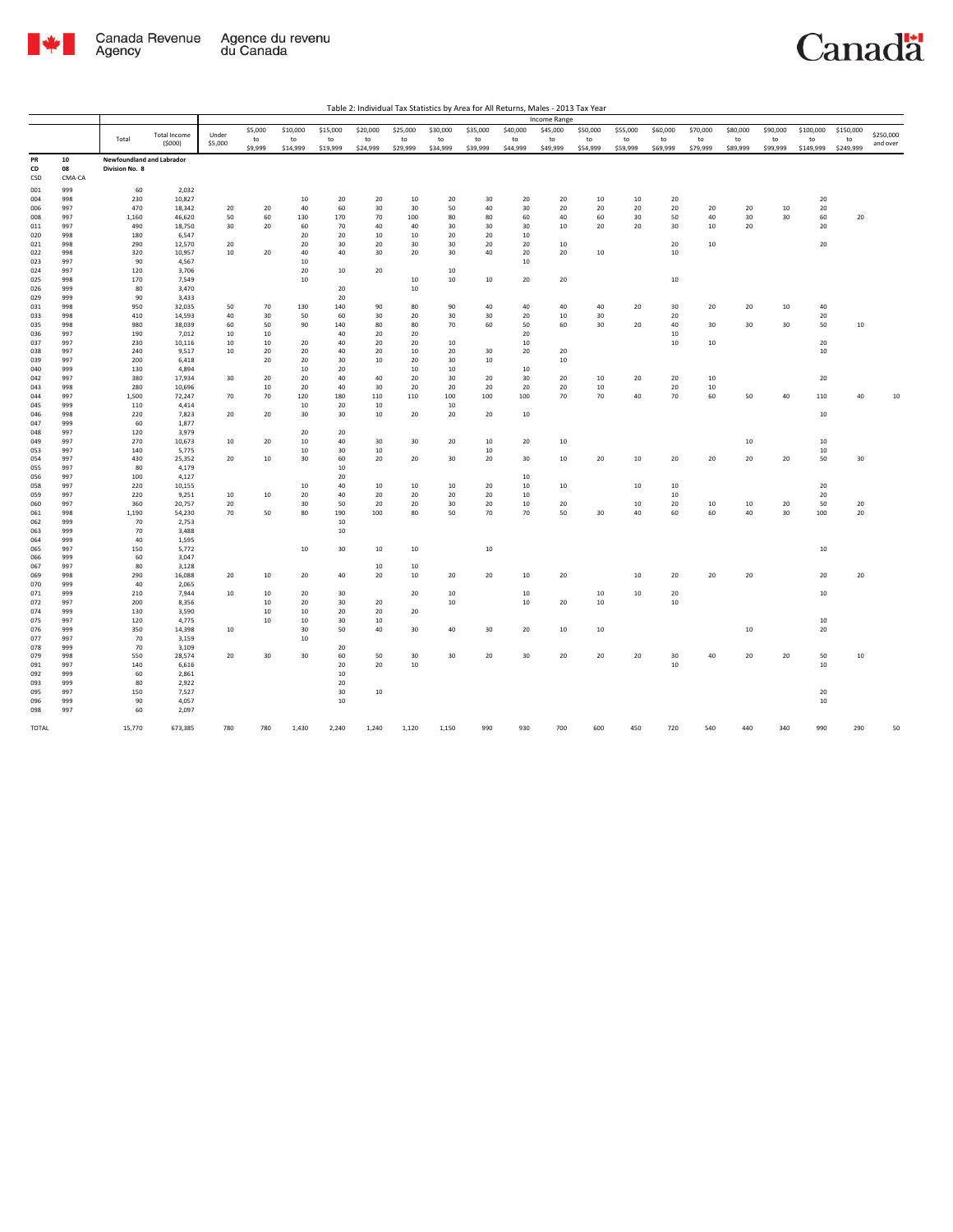

|       |        |                           |                     |         |         |          |          |          |          |                 |          |          | Income Range |          |          |          |          |          |          |           |           |           |
|-------|--------|---------------------------|---------------------|---------|---------|----------|----------|----------|----------|-----------------|----------|----------|--------------|----------|----------|----------|----------|----------|----------|-----------|-----------|-----------|
|       |        |                           |                     |         | \$5,000 | \$10,000 | \$15,000 | \$20,000 | \$25,000 | \$30,000        | \$35,000 | \$40,000 | \$45,000     | \$50,000 | \$55,000 | \$60,000 | \$70,000 | \$80,000 | \$90,000 | \$100,000 | \$150,000 |           |
|       |        | Total                     | <b>Total Income</b> | Under   | to      | to       | to       | to       | to       | to              | to       | to       | to           | to       | to       | to       | to       | to       | to       | to        | to        | \$250,000 |
|       |        |                           | (5000)              | \$5,000 | \$9,999 | \$14,999 | \$19,999 | \$24,999 | \$29,999 | \$34,999        | \$39,999 | \$44,999 | \$49,999     | \$54,999 | \$59,999 | \$69,999 | \$79,999 | \$89,999 | \$99,999 | \$149,999 | \$249,999 | and over  |
| PR    | 10     | Newfoundland and Labrador |                     |         |         |          |          |          |          |                 |          |          |              |          |          |          |          |          |          |           |           |           |
| CD    | 09     | Division No. 9            |                     |         |         |          |          |          |          |                 |          |          |              |          |          |          |          |          |          |           |           |           |
| CSD   | CMA-CA |                           |                     |         |         |          |          |          |          |                 |          |          |              |          |          |          |          |          |          |           |           |           |
| 001   | 999    | 40                        | 1,552               |         |         |          |          |          |          |                 |          |          |              |          |          |          |          |          |          |           |           |           |
| 004   | 999    | 230                       | 6,937               |         | 10      | 40       | 40       | 20       | 30       | 20              | 20       | 20       |              |          |          |          |          |          |          |           |           |           |
| 007   | 997    | 400                       | 15,495              | 20      | 20      | 40       | 70       | 30       | 40       | 30              | 30       | 20       | 20           | 10       | 10       | 20       | 10       |          |          | 20        |           |           |
| 008   | 997    | 80                        | 3,253               |         |         | 10       |          |          |          | 10              |          |          |              |          |          |          |          |          |          |           |           |           |
| 009   | 999    | 60                        | 2,489               |         |         |          |          |          |          | 10              |          |          |              |          |          |          |          |          |          |           |           |           |
| 010   | 998    | 250                       | 6,317               | 10      | 20      | 50       | 40       | 20       | 20       | 20              | 20       | 10       | 10           |          |          |          |          |          |          |           |           |           |
| 011   | 998    | 120                       | 4,307               |         |         | 10       | 20       |          | 10       |                 | 10       | 10       |              |          |          |          |          |          |          |           |           |           |
| 012   | 998    | 290                       | 11,749              | 10      | 10      | 10       | 30       | 30       | 20       | 20              | 20       | 20       | 20           | 10       | 10       | 20       | 20       |          |          |           |           |           |
| 013   | 997    | 400                       | 17,576              | 10      | 20      | 40       | 40       | 40       | 30       | 30 <sup>°</sup> | 20       | 20       | 30           | 10       | 20       | 20       | 20       | 20       | 20       | 20        |           |           |
| 015   | 997    | 110                       | 5,434               |         |         |          | 20       | 10       |          |                 |          |          |              |          |          |          |          |          |          |           |           |           |
| 016   | 999    | 190                       | 8,155               | 10      |         | 20       | 30       | 20       |          | 10              | 10       | 10       |              |          | 10       | 20       |          |          |          |           |           |           |
| 017   | 999    | 200                       | 7,218               |         | $10\,$  | 30       | 40       |          | 10       |                 | $10\,$   |          |              | 10       |          | 10       |          |          |          | 10        |           |           |
| 018   | 999    | 140                       | 5,282               |         |         |          | 20       | 20       | 20       | 10              | 10       |          |              |          |          |          |          |          |          |           |           |           |
| 019   | 998    | 290                       | 13,409              | 20      |         | 10       | 40       | 30       | 30       | 30              | 20       | 10       |              |          | 10       | 20       | 10       |          | 10       | 20        |           |           |
| 020   | 999    | 110                       | 3,256               |         | 10      | 10       | 20       | 10       | 10       |                 |          |          |              |          |          |          |          |          |          |           |           |           |
| 021   | 998    | 1,100                     | 47,804              | 30      | 50      | 120      | 110      | 80       | 110      | 90              | 80       | 80       | 50           | 50       | 40       | 60       | 40       | 30       | 20       | 60        | 20        |           |
| 022   | 998    | 360                       | 15,693              | 20      | 10      | 30       | 30       | 20       | 50       | 30 <sub>o</sub> | 20       | 20       | 20           | 20       |          | 20       | 20       | 10       | 10       | 20        |           |           |
| 023   | 999    | 130                       | 8,004               |         |         | 10       | 10       |          |          |                 |          |          |              | 10       |          | 10       | 10       |          |          | 10        |           |           |
| 024   | 998    | 220                       | 11,067              | 10      |         | 10       | 30       | 10       | 20       |                 |          |          |              | 10       |          | 20       |          | 10       | 10       | 20        |           |           |
| 026   | 997    |                           |                     |         |         |          |          |          |          |                 |          |          |              |          |          |          |          |          |          |           |           |           |
| 028   | 998    | 120                       | 3,783               |         |         | 10       | 30       |          | 10       | 10              | 10       |          |              |          |          |          |          |          |          |           |           |           |
| 029   | 998    | 930                       | 40,780              | 50      | 60      | 60       | 90       | 60       | 70       | 80              | 70       | 60       | 50           | 50       | 40       | 40       | 40       | 30       | 30       | 50        | 10        |           |
| 030   | 997    | 120                       | 4,236               |         |         |          | 20       | 10       | 10       | 10              | 10       | 10       |              | 10       |          |          |          |          |          |           |           |           |
| 031   | 997    | 350                       | 15,225              | 10      | 20      | 30       | 40       | 20       | 30       | 30              | 20       | 20       | 20           | 10       | 10       | 20       | 20       |          |          | 20        |           |           |
| 032   | 998    | 270                       | 9,643               | 10      | 20      | 30       | 30       | 30       | 30       | 20              |          | 20       | 20           |          |          |          |          |          |          | 10        |           |           |
| 034   | 999    | 40                        | 1,547               |         |         |          |          |          |          |                 |          |          |              |          |          |          |          |          |          |           |           |           |
| 035   | 999    | 90                        | 3,601               |         |         | 20       | 10       |          |          |                 |          |          |              |          |          |          |          |          |          |           |           |           |
| 037   | 999    |                           |                     |         |         |          |          |          |          |                 |          |          |              |          |          |          |          |          |          |           |           |           |
| 039   | 999    | 100                       | 5,146               |         |         |          |          |          |          |                 | 10       |          |              |          |          |          |          |          |          |           |           |           |
| 041   | 999    | 40                        | 1,463               |         |         |          |          |          |          |                 |          |          |              |          |          |          |          |          |          |           |           |           |
| 042   | 999    | 30                        | 1,294               |         |         |          |          |          |          |                 |          |          |              |          |          |          |          |          |          |           |           |           |
| 047   | 999    | 20                        | 553                 |         |         |          |          |          |          |                 |          |          |              |          |          |          |          |          |          |           |           |           |
| 048   | 999    | 100                       | 4,841               |         |         |          | 10       | 10       | 10       | 10              |          |          |              |          |          |          |          |          |          | 10        |           |           |
|       |        |                           |                     |         |         |          |          |          |          |                 |          |          |              |          |          |          |          |          |          |           |           |           |
| TOTAL |        | 6,950                     | 287,319             | 300     | 330     | 650      | 880      | 560      | 610      | 540             | 460      | 420      | 320          | 310      | 230      | 350      | 230      | 190      | 150      | 330       | 90        | 30        |
|       |        |                           |                     |         |         |          |          |          |          |                 |          |          |              |          |          |          |          |          |          |           |           |           |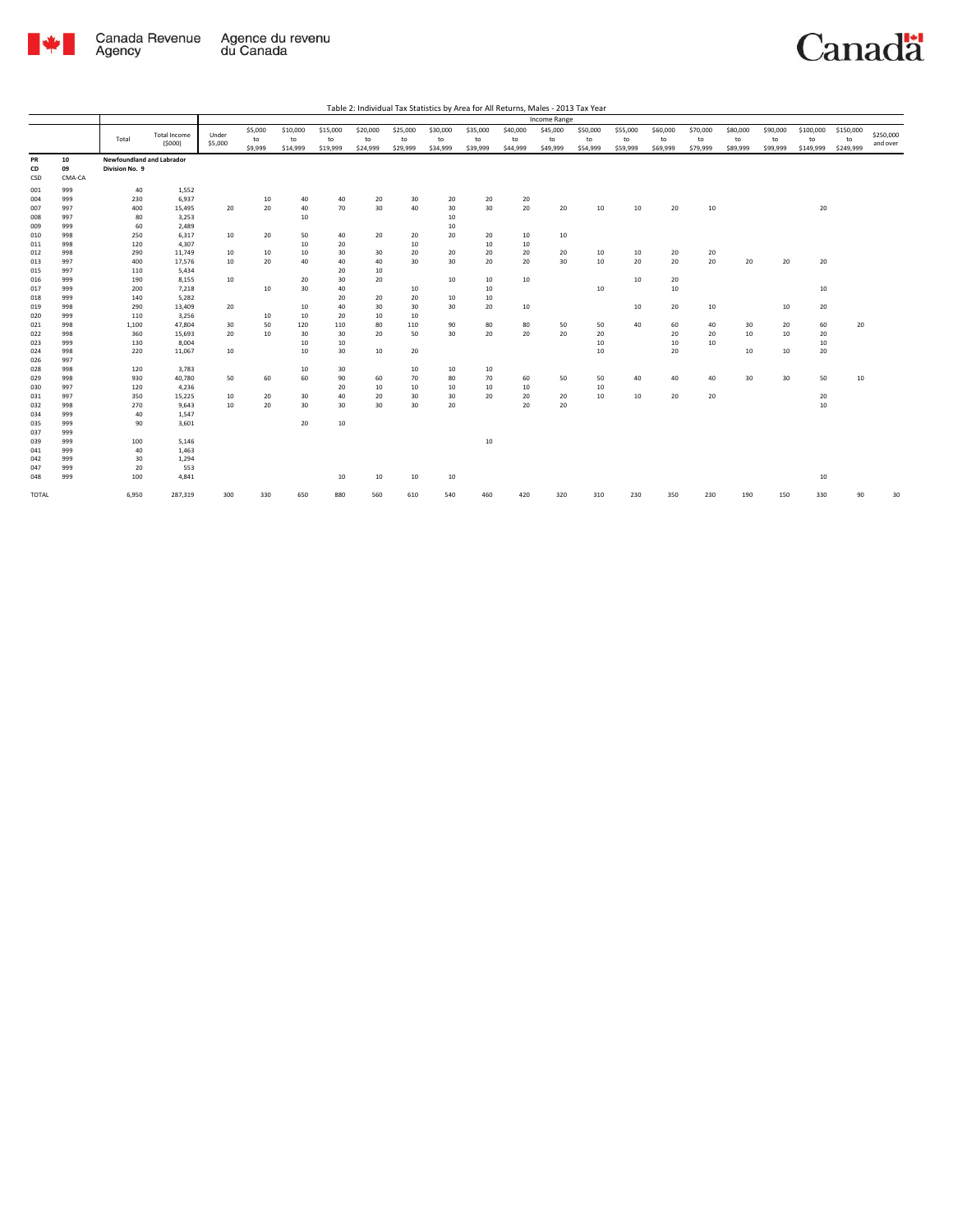

|              |        |                           |                               |                  |                          |                            |                            |                            |                            |                            |                            |                            | Income Range               |                            |                            |                            |                            |                            |                            |                              |                              |                       |
|--------------|--------|---------------------------|-------------------------------|------------------|--------------------------|----------------------------|----------------------------|----------------------------|----------------------------|----------------------------|----------------------------|----------------------------|----------------------------|----------------------------|----------------------------|----------------------------|----------------------------|----------------------------|----------------------------|------------------------------|------------------------------|-----------------------|
|              |        | Total                     | <b>Total Income</b><br>(5000) | Under<br>\$5,000 | \$5,000<br>to<br>\$9,999 | \$10,000<br>to<br>\$14,999 | \$15,000<br>to<br>\$19,999 | \$20,000<br>to<br>\$24,999 | \$25,000<br>to<br>\$29,999 | \$30,000<br>to<br>\$34,999 | \$35,000<br>to<br>\$39,999 | \$40,000<br>to<br>\$44,999 | \$45,000<br>to<br>\$49,999 | \$50,000<br>to<br>\$54,999 | \$55,000<br>to<br>\$59,999 | \$60,000<br>to<br>\$69,999 | \$70,000<br>to<br>\$79,999 | \$80,000<br>to<br>\$89,999 | \$90,000<br>to<br>\$99,999 | \$100,000<br>to<br>\$149,999 | \$150,000<br>to<br>\$249,999 | \$250,000<br>and over |
| PR           | 10     | Newfoundland and Labrador |                               |                  |                          |                            |                            |                            |                            |                            |                            |                            |                            |                            |                            |                            |                            |                            |                            |                              |                              |                       |
| CD           | 10     | Division No. 10           |                               |                  |                          |                            |                            |                            |                            |                            |                            |                            |                            |                            |                            |                            |                            |                            |                            |                              |                              |                       |
| CSD          | CMA-CA |                           |                               |                  |                          |                            |                            |                            |                            |                            |                            |                            |                            |                            |                            |                            |                            |                            |                            |                              |                              |                       |
| 002          | 998    | 250                       | 14,336                        |                  |                          | 10                         | 20                         |                            | 20                         | 20                         | 20                         | 10                         |                            | 10                         | 10                         | 20                         | 20                         | 10                         | 20                         | 30                           |                              |                       |
| 003          | 997    | 90                        | 3,467                         |                  |                          | 10                         | 10                         |                            |                            |                            |                            |                            |                            |                            |                            |                            |                            |                            |                            |                              |                              |                       |
| 004          | 999    | 90                        | 4.573                         |                  |                          |                            |                            |                            | 10                         |                            |                            |                            |                            | 10                         |                            |                            |                            |                            |                            |                              |                              |                       |
| 005          | 999    | 170                       | 8.472                         |                  |                          | 20                         | 20                         |                            |                            | 20                         | 10                         | 10                         |                            |                            | 10                         | 10                         |                            |                            |                            | 10                           |                              |                       |
| 006          | 999    | 120                       | 5,682                         |                  |                          |                            | 20                         |                            |                            |                            |                            |                            |                            |                            |                            |                            |                            |                            |                            |                              |                              |                       |
| 008          | 998    | 120                       | 4,228                         |                  |                          | 30                         | 20                         |                            | 10                         |                            |                            |                            |                            |                            |                            |                            |                            |                            |                            |                              |                              |                       |
| 009          | 998    | 190                       | 7,397                         |                  | 10                       | 20                         | 20                         | 10                         | 20                         | 20                         | 10                         | 10                         |                            |                            |                            | 10                         |                            |                            | 10                         |                              |                              |                       |
| 010          | 999    | 90                        | 3,632                         |                  |                          | 20                         |                            |                            |                            |                            |                            |                            |                            |                            |                            |                            |                            |                            |                            |                              |                              |                       |
| 011          | 998    | 140                       | 6,265                         |                  |                          | 20                         | 20                         |                            |                            | 20                         |                            | 10                         |                            |                            |                            |                            |                            |                            |                            | 10                           |                              |                       |
| 012          | 999    | 210                       | 7.853                         | 20               |                          | 20                         | 20                         | 20                         | 20                         | 20                         | 20                         | 10                         |                            |                            |                            | 10                         |                            |                            |                            |                              |                              |                       |
| 013          | 998    | 170                       | 7,003                         |                  |                          | 20                         | 10                         | 10                         | 10                         | 20                         | 20                         | 10                         |                            |                            |                            | 10                         |                            |                            |                            |                              |                              |                       |
| 020          | 999    | 10                        | 473                           |                  |                          |                            |                            |                            |                            |                            |                            |                            |                            |                            |                            |                            |                            |                            |                            |                              |                              |                       |
| 022          | 999    | 530                       | 18,907                        | 140              | 30                       | 20                         | 30                         | 30                         | 30                         | 20                         | 30                         | 30                         | 20                         | 10                         | 20                         | 30                         | 30                         | 20                         | 10                         | 20                           |                              |                       |
| 025          | 998    | 3,080                     | 196,618                       | 150              | 130                      | 140                        | 140                        | 120                        | 170                        | 150                        | 150                        | 150                        | 150                        | 160                        | 140                        | 250                        | 220                        | 200                        | 170                        | 400                          | 70                           | 40                    |
| 029          | 999    | 270                       | 27,745                        |                  | 10                       | 10                         |                            |                            |                            |                            |                            |                            |                            |                            |                            |                            |                            | 10                         | 20                         | 130                          | 40                           |                       |
| 032          | 998    | 3,130                     | 289,350                       | 90               | 70                       | 80                         | 50                         | 80                         | 90                         | 130                        | 90                         | 60                         | 70                         | 70                         | 70                         | 140                        | 140                        | 170                        | 270                        | 1,120                        | 300                          | 30                    |
| 034          | 998    | 800                       | 79,025                        | 20               | 20                       |                            |                            | 10                         | 10                         | 30                         | 30                         | 20                         | 10                         | 10                         | 20                         | 30                         | 30                         | 60                         | 70                         | 330                          | 70                           |                       |
| 801          | 999    | 170                       | 1.987                         | 130              |                          |                            |                            |                            |                            |                            |                            |                            |                            |                            |                            |                            |                            |                            |                            |                              |                              |                       |
| 802          | 998    |                           |                               |                  |                          |                            |                            |                            |                            |                            |                            |                            |                            |                            |                            |                            |                            |                            |                            |                              |                              |                       |
| <b>TOTAL</b> |        | 9,620                     | 687,013                       | 590              | 340                      | 450                        | 420                        | 350                        | 430                        | 470                        | 410                        | 360                        | 320                        | 320                        | 320                        | 570                        | 510                        | 510                        | 600                        | 2,100                        | 500                          | 80                    |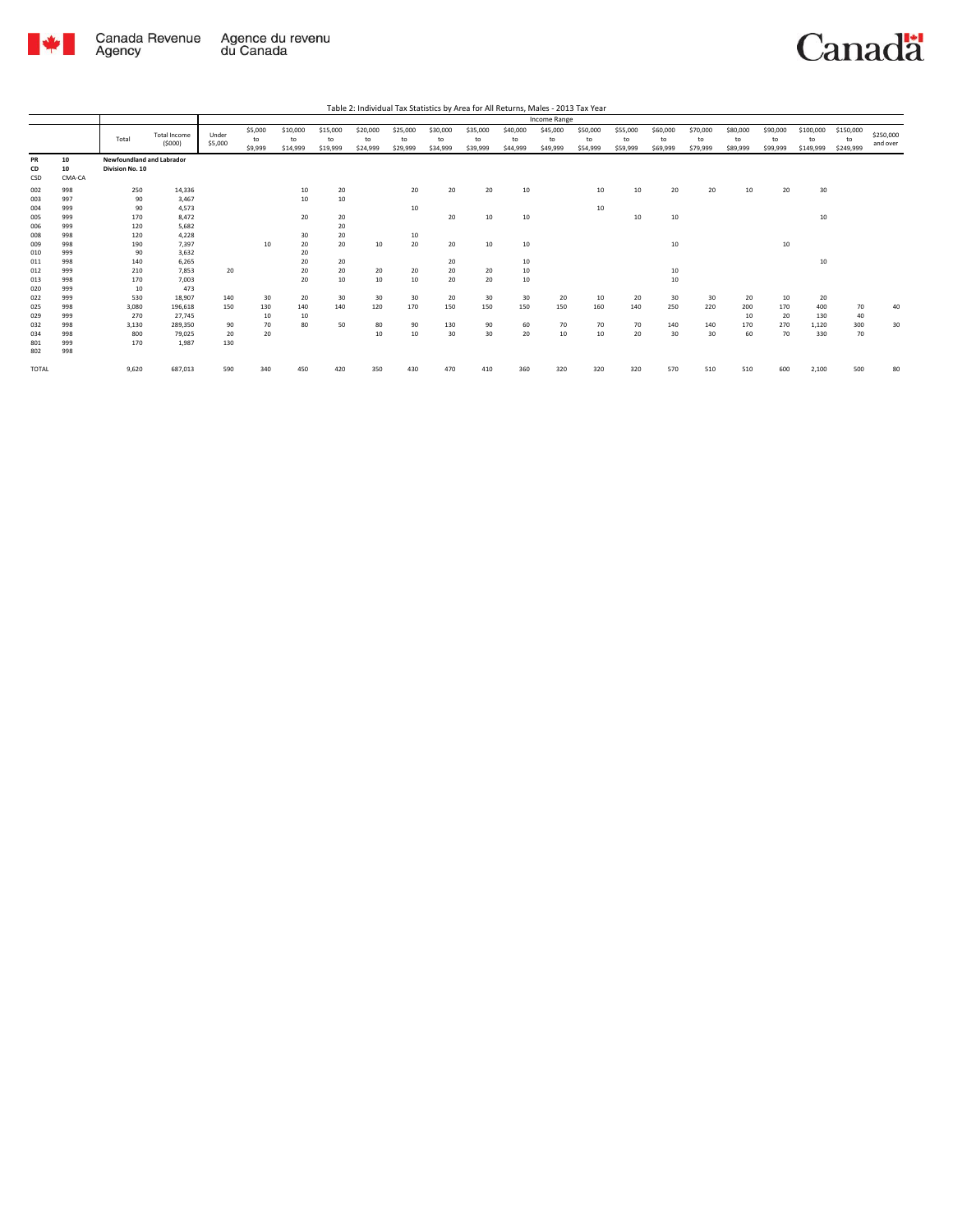

|              |        |                           |                        | Income Range     |                          |                            |                            |                            |                            |                      |                            |                            |                            |                            |                            |                            |                            |                            |                            |                              |                              |                       |
|--------------|--------|---------------------------|------------------------|------------------|--------------------------|----------------------------|----------------------------|----------------------------|----------------------------|----------------------|----------------------------|----------------------------|----------------------------|----------------------------|----------------------------|----------------------------|----------------------------|----------------------------|----------------------------|------------------------------|------------------------------|-----------------------|
|              |        | Total                     | Total Income<br>(5000) | Under<br>\$5,000 | \$5,000<br>to<br>\$9,999 | \$10,000<br>to<br>\$14,999 | \$15,000<br>to<br>\$19,999 | \$20,000<br>to<br>\$24,999 | \$25,000<br>to<br>\$29,999 | \$30,000<br>\$34,999 | \$35,000<br>to<br>\$39,999 | \$40,000<br>to<br>\$44,999 | \$45,000<br>to<br>\$49,999 | \$50,000<br>to<br>\$54,999 | \$55,000<br>to<br>\$59,999 | \$60,000<br>to<br>\$69,999 | \$70,000<br>to<br>\$79,999 | \$80,000<br>to<br>\$89,999 | \$90,000<br>to<br>\$99,999 | \$100,000<br>to<br>\$149,999 | \$150,000<br>to<br>\$249,999 | \$250,000<br>and over |
| PR           | 10     | Newfoundland and Labrador |                        |                  |                          |                            |                            |                            |                            |                      |                            |                            |                            |                            |                            |                            |                            |                            |                            |                              |                              |                       |
| CD           | 11     | Division No. 11           |                        |                  |                          |                            |                            |                            |                            |                      |                            |                            |                            |                            |                            |                            |                            |                            |                            |                              |                              |                       |
| CSD          | CMA-CA |                           |                        |                  |                          |                            |                            |                            |                            |                      |                            |                            |                            |                            |                            |                            |                            |                            |                            |                              |                              |                       |
| 010          | 998    | 120                       | 4,197                  |                  | 10                       | 10                         | 20                         |                            | 10                         |                      | 20                         |                            |                            |                            |                            |                            |                            |                            |                            |                              |                              |                       |
| 015          | 999    | 70                        | 2,618                  |                  |                          |                            |                            |                            |                            |                      |                            |                            |                            |                            |                            |                            |                            |                            |                            |                              |                              |                       |
| 020          | 999    | 140                       | 5,707                  |                  |                          |                            | 20                         | 10                         | 10                         | 10                   | 10                         |                            |                            |                            |                            |                            |                            |                            |                            |                              |                              |                       |
| 030          | 999    | 200                       | 6.609                  | 50               | 20                       | 20                         | 10                         | 10                         | 10                         |                      | 10                         |                            |                            |                            |                            |                            |                            |                            |                            |                              |                              |                       |
| 035          | 999    | 360                       | 13,485                 | 40               | 40                       | 30                         | 40                         | 20                         | 20                         | 20                   | 10                         | 20                         | 10                         | 10                         | 10                         | 20                         | 20                         | 20                         | 20                         | 10                           |                              |                       |
| <b>TOTAL</b> |        | 890                       | 32,616                 | 100              | 90                       | 80                         | 90                         | 60                         | 70                         | 60                   | 50                         | 40                         | 30                         | 30                         | 20                         |                            | 30                         | 40                         | 30                         | 30                           |                              |                       |